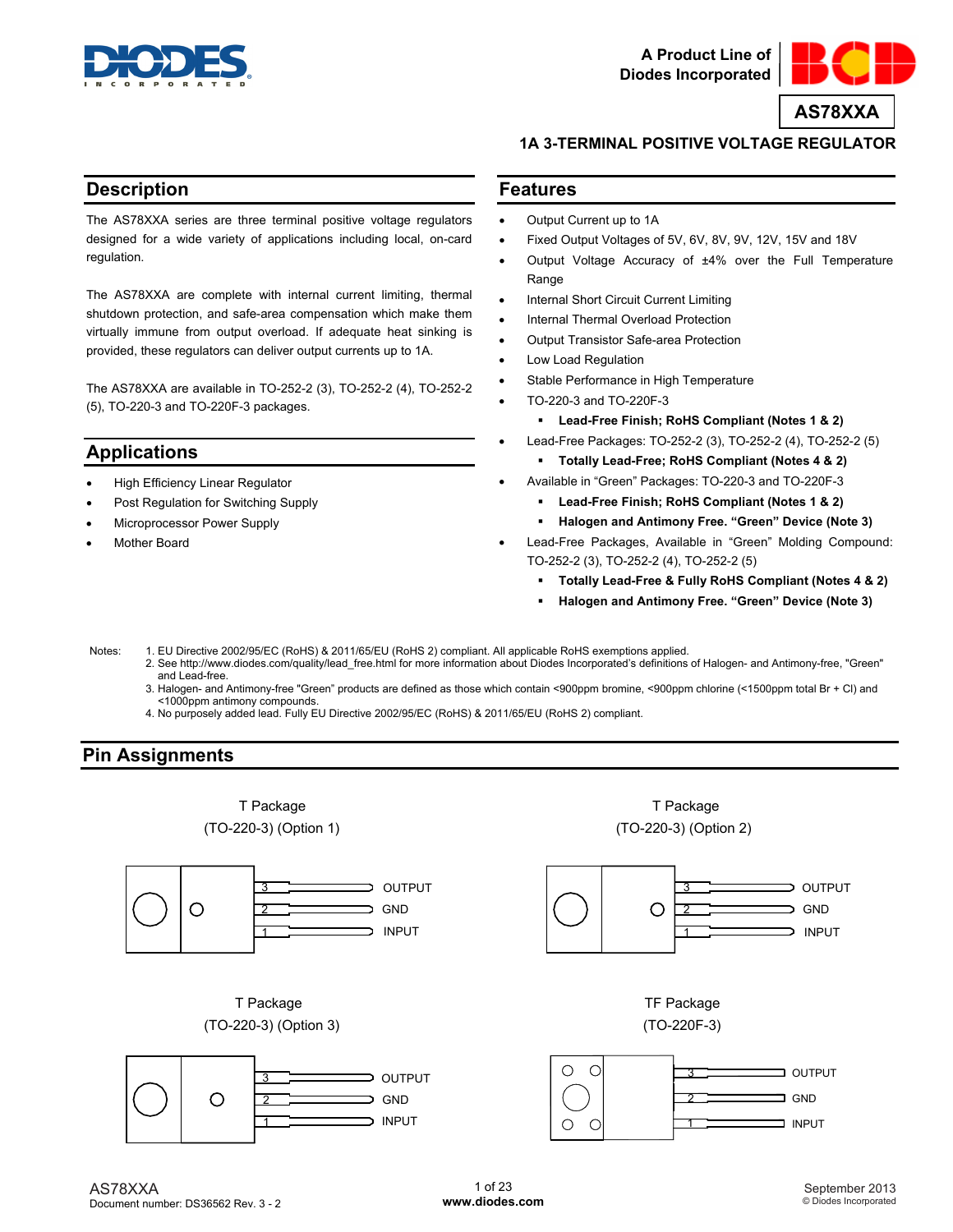



## **Pin Assignments (Cont.)**



# **Typical Applications Circuit**



## **Pin Descriptions**

| <b>Pin Number</b> | <b>Pin Name</b> | <b>Function</b> |
|-------------------|-----------------|-----------------|
|                   | <b>INPUT</b>    | Voltage Input   |
|                   | <b>GND</b>      | Ground          |
|                   | <b>OUTPUT</b>   | Voltage Output  |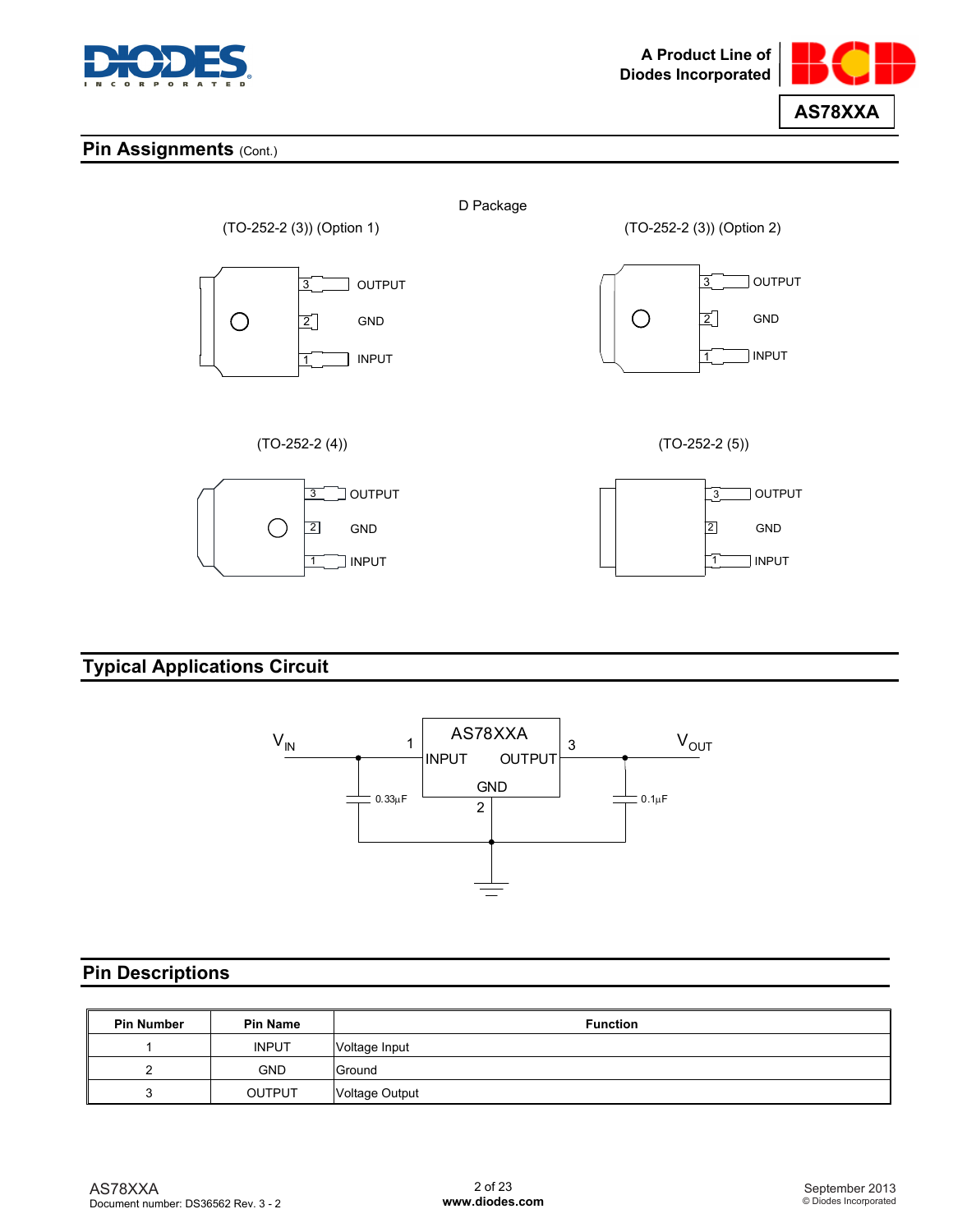



## **Functional Block Diagram**

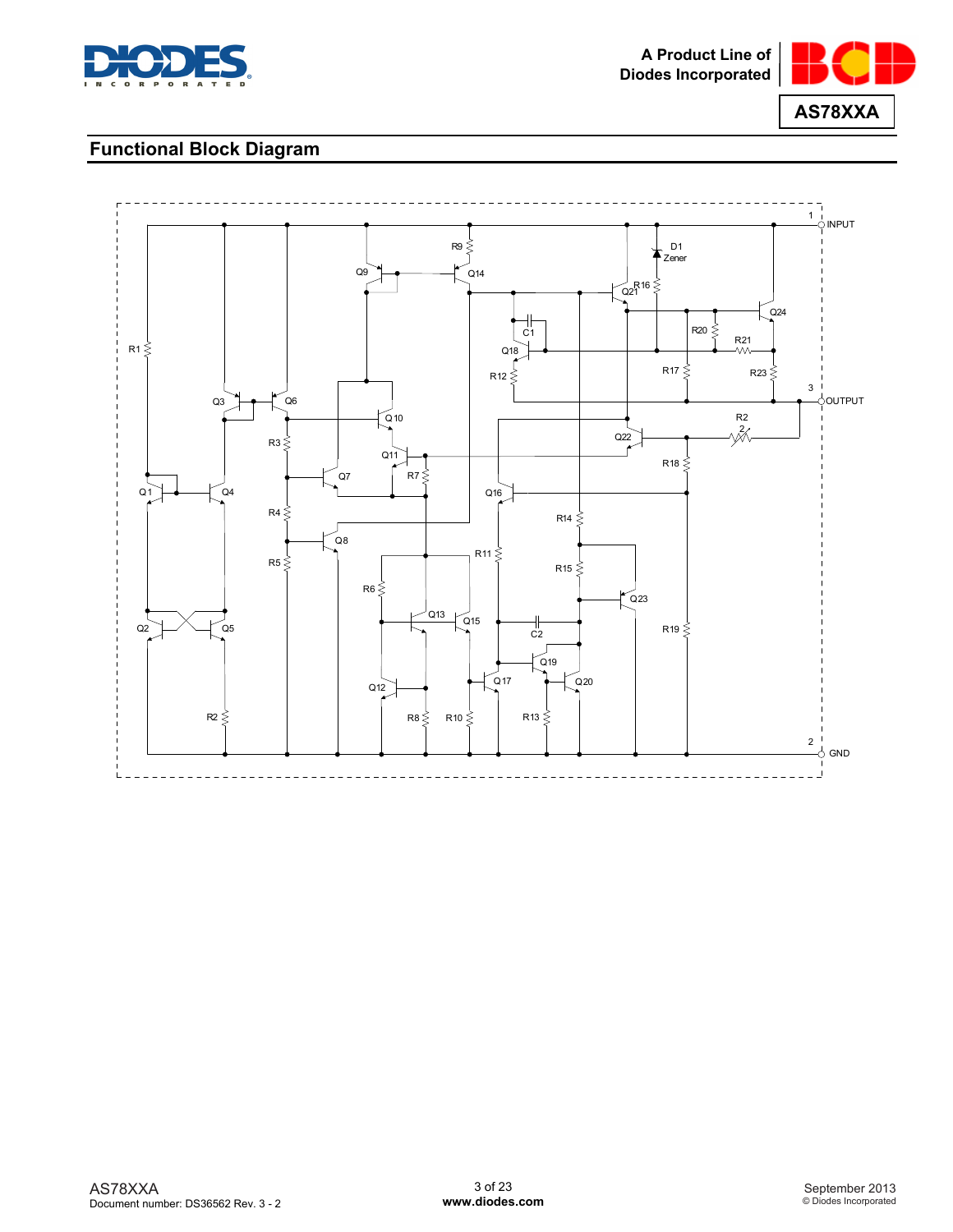



## **Absolute Maximum Ratings (Note 5)**

| Symbol            | <b>Parameter</b>                      | Rating                                         |                 |      |
|-------------------|---------------------------------------|------------------------------------------------|-----------------|------|
| $V_{IN}$          | Input Voltage                         | 36                                             |                 | V    |
| T <sub>LEAD</sub> | Lead Temperature (Soldering, 10sec)   | $+260$                                         |                 |      |
| $P_D$             | Power Dissipation                     | <b>Internally Limited</b>                      |                 | W    |
| $T_{\rm J}$       | <b>Operating Junction Temperature</b> | $+150$                                         |                 |      |
| T <sub>STG</sub>  | Storage Temperature Range             |                                                | $-65$ to $+150$ |      |
|                   |                                       | TO-220-3                                       | 60              |      |
| $\theta$ JA       | <b>Thermal Resistance</b>             | TO-252-2 (3)/TO-252-2<br>$(4)$ /TO-252-2 $(5)$ | 100             | °C/W |
|                   |                                       | TO-220F-3                                      | 60              |      |
| <b>ESD</b>        | ESD (Human Body Model)                | 6000                                           |                 |      |
| <b>ESD</b>        | ESD (Machine Model)                   | 500                                            |                 | v    |

Note 5: Stresses greater than those listed under "Absolute Maximum Ratings" may cause permanent damage to the device. These are stress ratings only, and functional operation of the device at these or any other conditions beyond those indicated under "Recommended Operating Conditions" is not implied. Exposure to "Absolute Maximum Ratings" for extended periods may affect device reliability.

# **Recommended Operating Conditions**

| Symbol                | <b>Parameter</b>                     |         | Min                      | Max    | Unit |  |
|-----------------------|--------------------------------------|---------|--------------------------|--------|------|--|
|                       |                                      | AS7805A | $\overline{\phantom{m}}$ | 25     |      |  |
|                       |                                      | AS7806A | —                        | 26     |      |  |
|                       | Input Voltage                        |         | AS7808A                  |        | 28   |  |
| <b>V<sub>IN</sub></b> |                                      | AS7809A |                          | 29     | V    |  |
|                       |                                      | AS7812A |                          | 32     |      |  |
|                       |                                      | AS7815A |                          | 32     |      |  |
|                       |                                      | AS7818A |                          | 32     |      |  |
| TJ                    | Operating Junction Temperature Range |         | $-40$                    | $+125$ | °C   |  |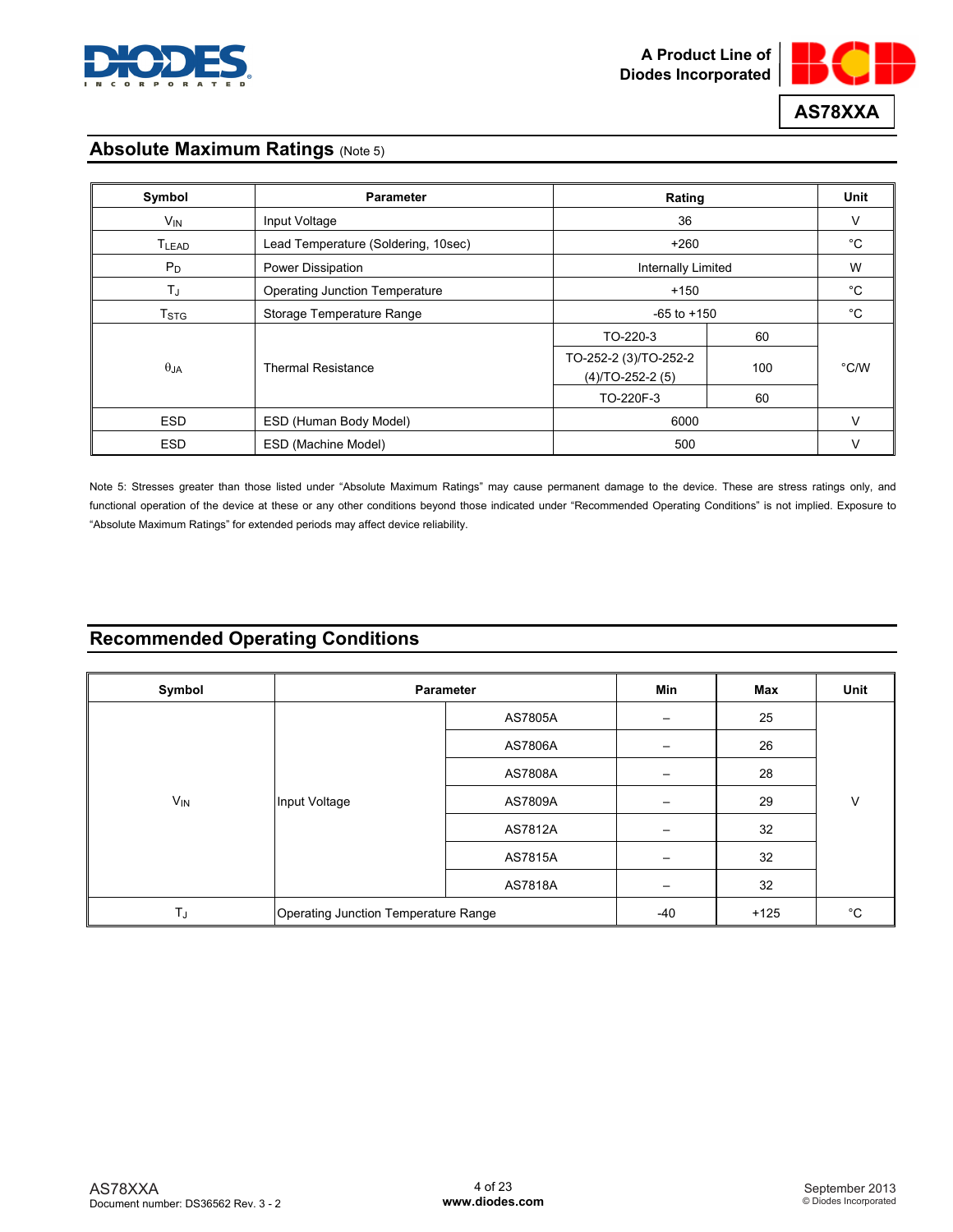



## **Electrical Characteristics**

**AS7805A** (@  $V_{IN}$  = 10V,  $I_{OUT}$  = 1A,  $T_J$  = -40 to +125°C, unless otherwise specified.)

| Symbol                                 | <b>Parameter</b>                 | <b>Conditions</b>                                                                           | Min                      | Typ                      | Max                      | Unit                   |  |
|----------------------------------------|----------------------------------|---------------------------------------------------------------------------------------------|--------------------------|--------------------------|--------------------------|------------------------|--|
|                                        |                                  | $T_J = +25^{\circ}C$                                                                        | 4.9                      | 5                        | 5.1                      |                        |  |
| VOUT                                   | Output Voltage                   | $I_{\text{OUT}}$ = 5mA to 1A, $V_{\text{IN}}$ = 7.5V to<br>20V, $P_D \le 15W$               | 4.8                      | $\overline{\phantom{0}}$ | 5.2                      | $\vee$                 |  |
| <b>VRLINE</b>                          | Line Regulation                  | $V_{IN}$ = 7.5V to 20V,<br>$I_{OUT} = 500mA, T_J = +25°C$                                   |                          | 25                       | 50                       | mV                     |  |
| VRLOAD                                 | <b>Load Regulation</b>           | $V_{IN}$ = 10V, $I_{OUT}$ = 5mA to 1A, T <sub>J</sub> =<br>$+25^{\circ}$ C                  | $\overline{\phantom{0}}$ | 20                       | 50                       | mV                     |  |
| lQ                                     | Quiescent Current                | $V_{IN}$ = 10V, $I_{OUT}$ = 0                                                               | $\qquad \qquad -$        | 3.2                      | 6                        | mA                     |  |
| ΔI <sub>Q</sub>                        | Quiescent Current Change         | $V_{IN}$ = 8V to 25V, $I_{OUT}$ = 500mA, T <sub>J</sub><br>$= +25^{\circ}$ C                |                          | 0.3                      | 0.8                      | mA                     |  |
|                                        |                                  | $I_{\text{OUT}}$ = 5mA to 1A, T <sub>J</sub> = +25 <sup>°</sup> C                           | $\overline{\phantom{0}}$ | 0.08                     | 0.5                      |                        |  |
| <b>PSRR</b>                            | <b>Ripple Rejection</b>          | $V_{IN}$ = 8V to 18V, f = 120Hz, $I_{OUT}$ =<br>500mA                                       | $\overline{\phantom{0}}$ | 70                       |                          | dB                     |  |
| <b>V<sub>DROP</sub></b>                | Dropout Voltage                  | $\triangle V_{\text{OUT}}$ = 1%, $I_{\text{OUT}}$ = 1A, T <sub>J</sub> =<br>$+25^{\circ}$ C |                          | 2                        |                          | $\vee$                 |  |
| $N_{\rm O}$                            | <b>Output Noise Voltage</b>      | f = 10Hz to 100kHz, $T_A$ = +25°C                                                           |                          | 10                       |                          | $\mu$ V/V <sub>O</sub> |  |
| $R_{\rm O}$                            | <b>Output Resistance</b>         | $f = 1$ kHz                                                                                 |                          | 10                       |                          | $m\Omega$              |  |
| $I_{SC}$                               | <b>Short Circuit Current</b>     | $V_{IN}$ = 35V, T <sub>A</sub> = +25°C                                                      | $\overline{\phantom{0}}$ | 0.05                     | $\overline{\phantom{0}}$ | A                      |  |
| <b>I</b> <sub>PK</sub>                 | Peak Output Current              | $V_{IN}$ = 10V, T <sub>J</sub> = +25°C                                                      |                          | 2.2                      | $\overline{\phantom{0}}$ | A                      |  |
| $\triangle V_{\text{OUT}}/\triangle T$ | Output<br>Voltage<br>Temperature |                                                                                             |                          | 0.4                      |                          | mV/°C                  |  |
| (ΔVOUT/VOUT)/<br>$\triangle$ T         | Coefficient                      |                                                                                             |                          | 80                       | $\overline{\phantom{0}}$ | ppm/°C                 |  |
|                                        |                                  | TO-220-3                                                                                    |                          | 9                        | $\qquad \qquad -$        |                        |  |
| $\theta_{\text{JC}}$                   | <b>Thermal Resistance</b>        | TO-252-2 $(3)$<br>TO-252-2 $(4)$<br>$TO-252-2(5)$                                           |                          | 16                       |                          | $^{\circ}$ C/W         |  |
|                                        |                                  | TO-220F-3                                                                                   |                          | 9                        |                          |                        |  |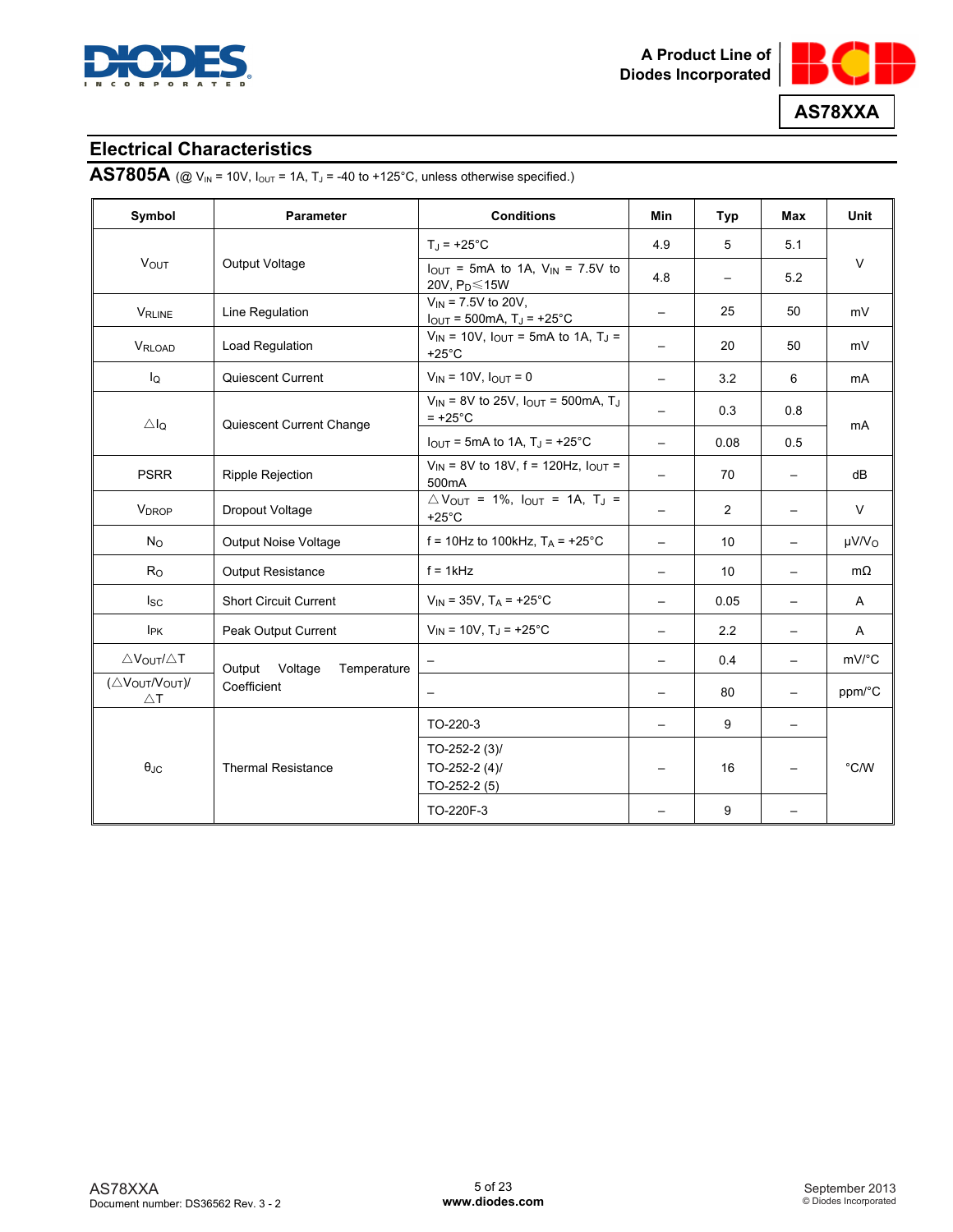



# **AS7806A** (@  $V_{IN}$  = 11V,  $I_{OUT}$  = 1A,  $T_J$  = -40 to +125°C, unless otherwise specified.)

| Symbol                          | <b>Parameter</b>              | <b>Conditions</b>                                                                           | Min                      | Typ                      | <b>Max</b>               | Unit                   |
|---------------------------------|-------------------------------|---------------------------------------------------------------------------------------------|--------------------------|--------------------------|--------------------------|------------------------|
|                                 |                               | $T_J = +25$ °C                                                                              | 5.88                     | 6                        | 6.12                     |                        |
| <b>VOUT</b>                     | Output Voltage                | $I_{OUT}$ = 5mA to 1A, $V_{IN}$ = 8.6V to<br>21V, $P_D \le 15W$                             | 5.76                     | $\overline{\phantom{m}}$ | 6.24                     | $\vee$                 |
| <b>VRLINE</b>                   | Line Regulation               | $V_{IN}$ = 8.6V to 21V,<br>$I_{\text{OUT}}$ = 500mA, T <sub>J</sub> = +25°C                 |                          | 25                       | 60                       | mV                     |
| VRLOAD                          | Load Regulation               | $V_{IN}$ = 11V, $I_{OUT}$ = 5mA to 1A, T <sub>J</sub> =<br>$+25^{\circ}$ C                  | $\overline{\phantom{0}}$ | 20                       | 60                       | mV                     |
| lQ                              | Quiescent Current             | $V_{IN} = 11V, I_{OUT} = 0$                                                                 | $\overline{\phantom{0}}$ | 3.2                      | 6                        | mA                     |
| $\triangle I_Q$                 | Quiescent Current Change      | $V_{IN}$ = 8.6V to 21V, $I_{OUT}$ = 500mA,<br>$T_J = +25^{\circ}C$                          |                          | 0.3                      | 0.8                      | mA                     |
|                                 |                               | $I_{\text{OUT}}$ = 5mA to 1A, T <sub>J</sub> = +25°C                                        |                          | 0.08                     | 0.5                      |                        |
| <b>PSRR</b>                     | <b>Ripple Rejection</b>       | $V_{IN}$ = 9.5V to 19.5V, f = 120Hz,<br>$IOUT = 500mA$                                      | $\overline{\phantom{0}}$ | 65                       |                          | dB                     |
| <b>V</b> <sub>DROP</sub>        | Dropout Voltage               | $\triangle V_{\text{OUT}}$ = 1%, $I_{\text{OUT}}$ = 1A, T <sub>J</sub> =<br>$+25^{\circ}$ C |                          | 2                        |                          | $\vee$                 |
| $N_{\rm O}$                     | <b>Output Noise Voltage</b>   | f = 10Hz to 100kHz, $T_A$ = 25°C                                                            |                          | 10                       |                          | $\mu$ V/V <sub>O</sub> |
| R <sub>O</sub>                  | <b>Output Resistance</b>      | $f = 1$ kHz                                                                                 | $\overline{\phantom{0}}$ | 10                       | $\overline{\phantom{0}}$ | $m\Omega$              |
| $I_{SC}$                        | <b>Short Circuit Current</b>  | $V_{IN}$ = 35V, T <sub>A</sub> = +25°C                                                      |                          | 0.2                      |                          | A                      |
| I <sub>PK</sub>                 | Peak Output Current           | $V_{IN}$ = 11V, T <sub>J</sub> = +25°C                                                      |                          | 2.2                      |                          | $\mathsf{A}$           |
| $\triangle V_{OUT}/\triangle T$ | Output Voltage<br>Temperature |                                                                                             | $\equiv$                 | 0.5                      | $\overline{\phantom{0}}$ | mV/°C                  |
| (ΔVOUTNOUT)<br>$\triangle$ T    | Coefficient                   | $\overline{\phantom{m}}$                                                                    |                          | 80                       | $\overline{\phantom{0}}$ | ppm/°C                 |
|                                 |                               | TO-220-3                                                                                    |                          | 9                        | $\overline{\phantom{0}}$ |                        |
| $\theta_{\text{JC}}$            | <b>Thermal Resistance</b>     | TO-252-2 $(3)$<br>TO-252-2 $(4)$<br>$TO-252-2(5)$                                           |                          | 16                       |                          | $^{\circ}$ C/W         |
|                                 |                               | TO-220F-3                                                                                   |                          | 9                        |                          |                        |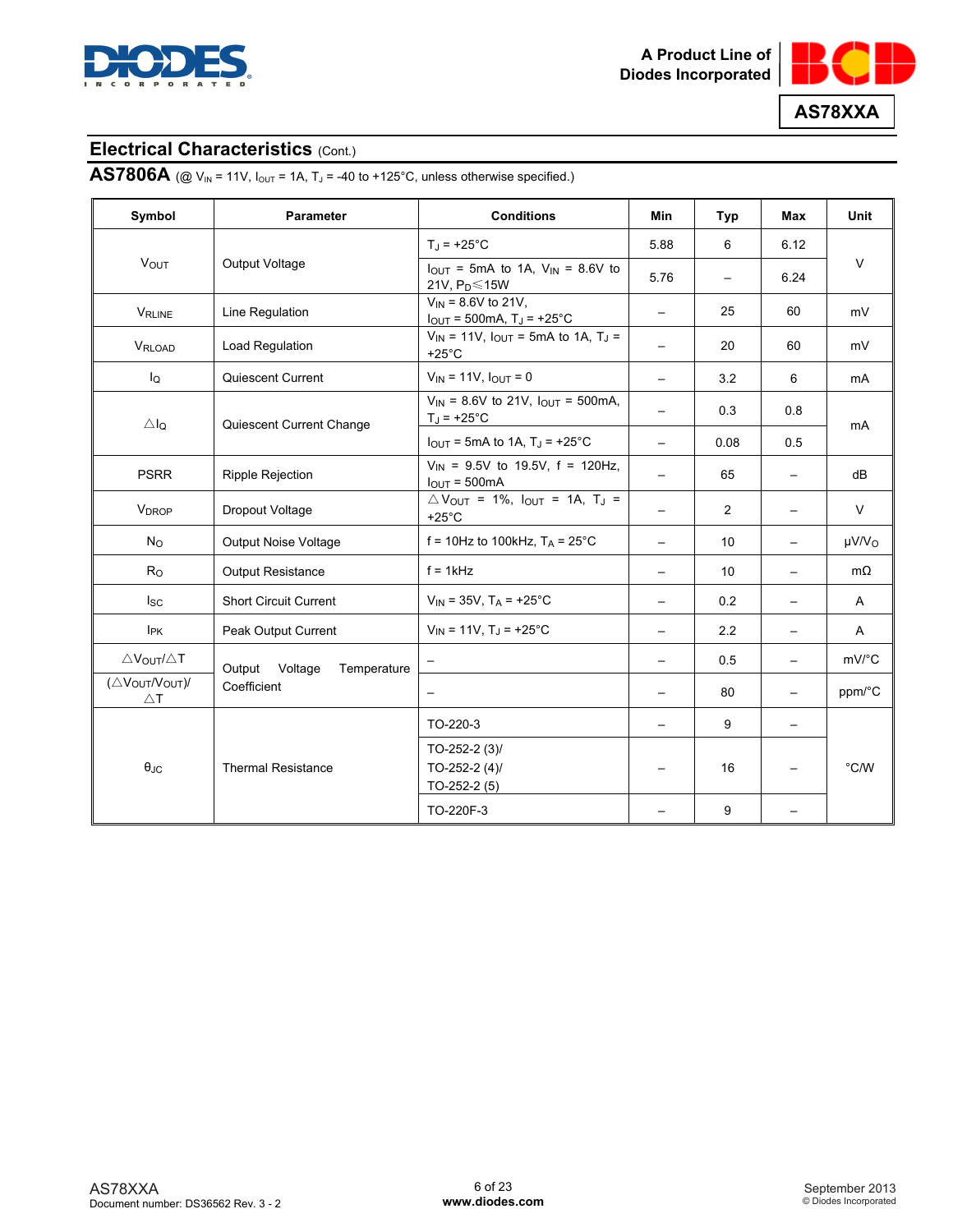



# **AS7808A** (@V<sub>IN</sub> = 14V,  $I_{\text{OUT}}$  = 1A,  $T_J$  = -40 to +125°C, unless otherwise specified.)

| Symbol                          | <b>Parameter</b>                 | <b>Conditions</b>                                                                           | <b>Min</b>               | Typ            | Max                      | <b>Unit</b>            |
|---------------------------------|----------------------------------|---------------------------------------------------------------------------------------------|--------------------------|----------------|--------------------------|------------------------|
|                                 |                                  | $T_{\rm J}$ = +25°C                                                                         | 7.84                     | 8              | 8.16                     |                        |
| <b>VOUT</b>                     | Output Voltage                   | $I_{\text{OUT}}$ = 5mA to 1A, $V_{\text{IN}}$ = 10.6V to<br>23V, P <sub>D</sub> ≤15W        | 7.7                      |                | 8.3                      | $\vee$                 |
| <b>VRLINE</b>                   | Line Regulation                  | $V_{IN}$ = 10.6V to 23V,<br>$I_{OUT} = 500mA$ , $T_J = +25°C$                               | $\qquad \qquad -$        | 25             | 75                       | mV                     |
| VRLOAD                          | Load Regulation                  | $V_{IN}$ = 14V, $I_{OUT}$ = 5mA to 1A, T <sub>J</sub> =<br>$+25^{\circ}$ C                  | $\overline{\phantom{0}}$ | 25             | 75                       | mV                     |
| lQ                              | Quiescent Current                | $V_{IN} = 14V$ , $I_{OUT} = 0$                                                              |                          | 3.2            | 6                        | mA                     |
| $\triangle$ lo                  | Quiescent Current Change         | $V_{IN}$ = 10.6V to 23V, $I_{OUT}$ = 500mA,<br>$T_J = +25^{\circ}C$                         |                          | 0.3            | 0.8                      | mA                     |
|                                 |                                  | $I_{\text{OUT}}$ = 5mA to 1A, T <sub>J</sub> = +25°C                                        |                          | 0.08           | 0.5                      |                        |
| <b>PSRR</b>                     | <b>Ripple Rejection</b>          | $V_{IN}$ = 11.5V to 21.5V, f = 120Hz,<br>$I_{\text{OUT}} = 500 \text{mA}$                   |                          | 62             | $\overline{\phantom{m}}$ | dB                     |
| <b>V<sub>DROP</sub></b>         | Dropout Voltage                  | $\triangle V_{\text{OUT}}$ = 1%, $I_{\text{OUT}}$ = 1A, T <sub>J</sub> =<br>$+25^{\circ}$ C |                          | $\overline{2}$ |                          | $\vee$                 |
| $N_{\rm O}$                     | <b>Output Noise Voltage</b>      | f = 10Hz to 100kHz, $T_A$ = +25°C                                                           |                          | 10             | $\qquad \qquad -$        | $\mu$ V/V <sub>O</sub> |
| R <sub>O</sub>                  | <b>Output Resistance</b>         | $f = 1$ kHz                                                                                 |                          | 10             |                          | $m\Omega$              |
| lsc.                            | <b>Short Circuit Current</b>     | $V_{IN}$ = 35V, T <sub>A</sub> = +25°C                                                      | $\overline{\phantom{0}}$ | 0.2            | $\overline{\phantom{0}}$ | A                      |
| IPK                             | Peak Output Current              | $V_{IN}$ = 14V, T <sub>J</sub> = +25°C                                                      |                          | 2.2            | $\overline{\phantom{0}}$ | A                      |
| $\triangle V_{OUT}/\triangle T$ | Output<br>Voltage<br>Temperature |                                                                                             | $\overline{\phantom{0}}$ | 0.64           | $\overline{\phantom{0}}$ | mV/°C                  |
| (ΔVOUT/VOUT)/<br>$\triangle$ T  | Coefficient                      | $\overline{\phantom{0}}$                                                                    |                          | 80             | $\qquad \qquad -$        | ppm/°C                 |
|                                 |                                  | TO-220-3                                                                                    |                          | 9              |                          |                        |
| $\theta$ JC                     | <b>Thermal Resistance</b>        | TO-252-2 $(3)$<br>TO-252-2 $(4)$<br>$TO-252-2(5)$                                           |                          | 16             |                          | $\degree$ C/W          |
|                                 |                                  | TO-220F-3                                                                                   |                          | 9              |                          |                        |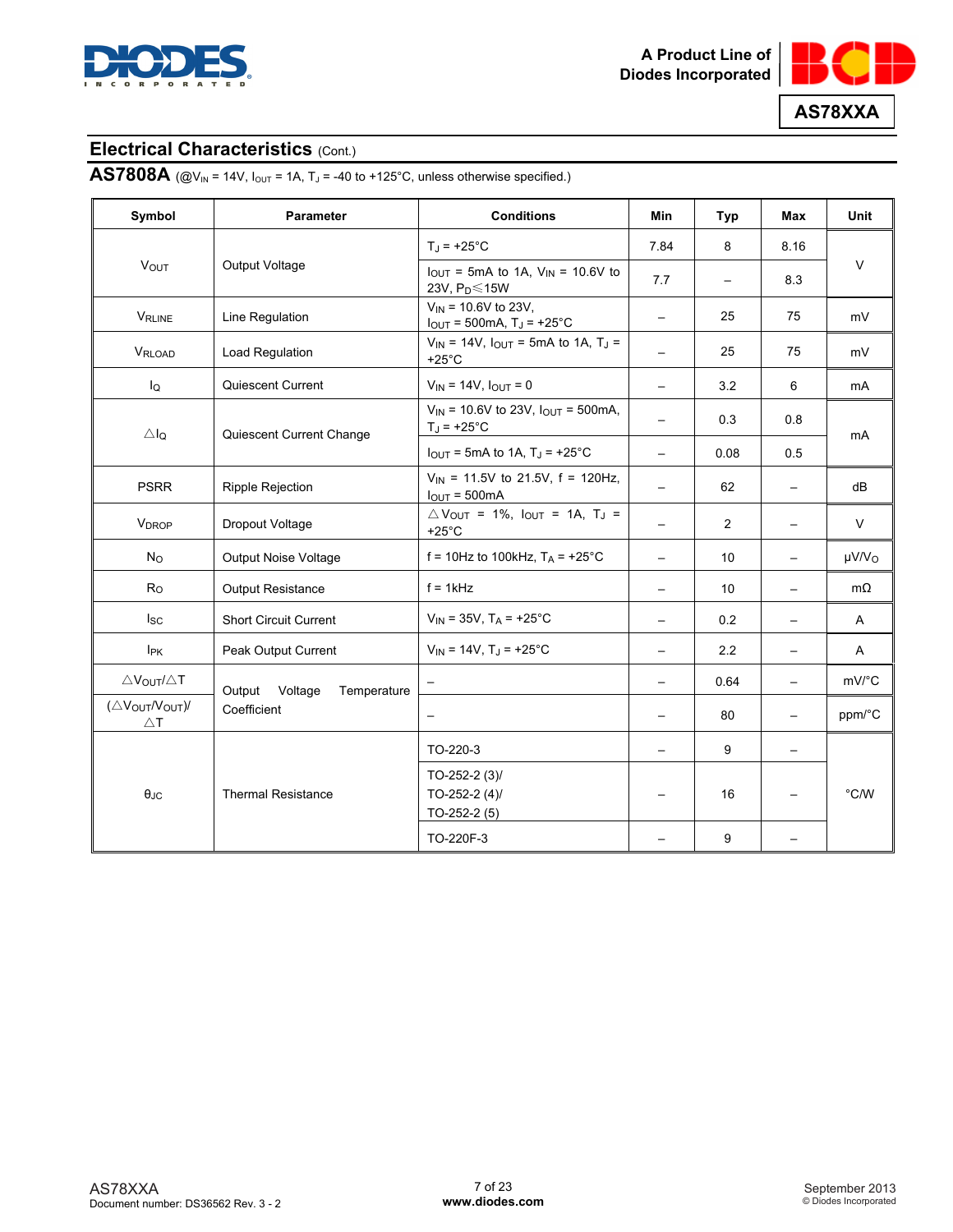



# **AS7809A** (@  $V_{IN}$  = 15V,  $I_{OUT}$  = 1A,  $T_J$  = -40 to +125°C, unless otherwise specified.)

| Symbol                          | <b>Parameter</b>                 | <b>Conditions</b>                                                                           | Min                      | Typ                      | <b>Max</b>               | Unit                   |
|---------------------------------|----------------------------------|---------------------------------------------------------------------------------------------|--------------------------|--------------------------|--------------------------|------------------------|
|                                 |                                  | $T_J = +25$ °C                                                                              | 8.82                     | 9                        | 9.18                     |                        |
| <b>VOUT</b>                     | Output Voltage                   | $I_{OUT}$ = 5mA to 1A, $V_{IN}$ = 11.5V to<br>23V, $P_D \le 15W$                            | 8.65                     | $\overline{\phantom{m}}$ | 9.35                     | $\vee$                 |
| <b>VRLINE</b>                   | Line Regulation                  | $V_{IN}$ = 11.5V to 23V,<br>$I_{OUT} = 500mA, T_J = +25°C$                                  |                          | 25                       | 90                       | mV                     |
| VRLOAD                          | Load Regulation                  | $V_{IN}$ = 14V, $I_{OUT}$ = 5mA to 1A, T <sub>J</sub> =<br>$+25^{\circ}$ C                  |                          | 25                       | 100                      | mV                     |
| lQ                              | Quiescent Current                | $V_{IN}$ = 15V, $I_{OUT}$ = 0                                                               | $\overline{\phantom{0}}$ | 3.2                      | 6                        | mA                     |
| $\triangle I_Q$                 | Quiescent Current Change         | $V_{IN}$ = 11.5V to 23V, $I_{OUT}$ = 500mA,<br>$T_J = +25^{\circ}C$                         |                          | 0.3                      | 0.8                      | mA                     |
|                                 |                                  | $I_{\text{OUT}}$ = 5mA to 1A, T <sub>J</sub> = +25°C                                        |                          | 0.08                     | 0.5                      |                        |
| <b>PSRR</b>                     | <b>Ripple Rejection</b>          | $V_{IN}$ = 11.5V to 21.5V, f = 120Hz,<br>$IOUT = 500mA$                                     | $\overline{\phantom{0}}$ | 61                       |                          | dB                     |
| <b>V</b> <sub>DROP</sub>        | Dropout Voltage                  | $\triangle V_{\text{OUT}}$ = 1%, $I_{\text{OUT}}$ = 1A, T <sub>J</sub> =<br>$+25^{\circ}$ C |                          | 2                        |                          | $\vee$                 |
| $N_{\rm O}$                     | <b>Output Noise Voltage</b>      | f = 10Hz to 100kHz, $T_A$ = +25°C                                                           |                          | 10                       | $\overline{\phantom{0}}$ | $\mu$ V/V <sub>o</sub> |
| R <sub>O</sub>                  | <b>Output Resistance</b>         | $f = 1$ kHz                                                                                 | $\overline{\phantom{0}}$ | 10                       | $\overline{\phantom{0}}$ | $m\Omega$              |
| $I_{SC}$                        | <b>Short Circuit Current</b>     | $V_{IN}$ = 35V, T <sub>A</sub> = +25°C                                                      |                          | 0.2                      | $\overline{\phantom{0}}$ | A                      |
| I <sub>PK</sub>                 | Peak Output Current              | $V_{IN}$ = 15V, T <sub>J</sub> = +25°C                                                      |                          | 2.2                      |                          | $\mathsf{A}$           |
| $\triangle V_{OUT}/\triangle T$ | Output<br>Voltage<br>Temperature |                                                                                             |                          | 0.72                     | $\overline{\phantom{0}}$ | mV/°C                  |
| (ΔVOUTNOUT)<br>$\triangle$ T    | Coefficient                      | $\overline{\phantom{m}}$                                                                    |                          | 80                       | $\overline{\phantom{0}}$ | ppm/°C                 |
|                                 |                                  | TO-220-3                                                                                    |                          | 9                        | $\overline{\phantom{0}}$ |                        |
| $\theta_{\text{JC}}$            | <b>Thermal Resistance</b>        | TO-252-2 $(3)$<br>TO-252-2 $(4)$<br>$TO-252-2(5)$                                           |                          | 16                       |                          | $^{\circ}$ C/W         |
|                                 |                                  | TO-220F-3                                                                                   |                          | 9                        |                          |                        |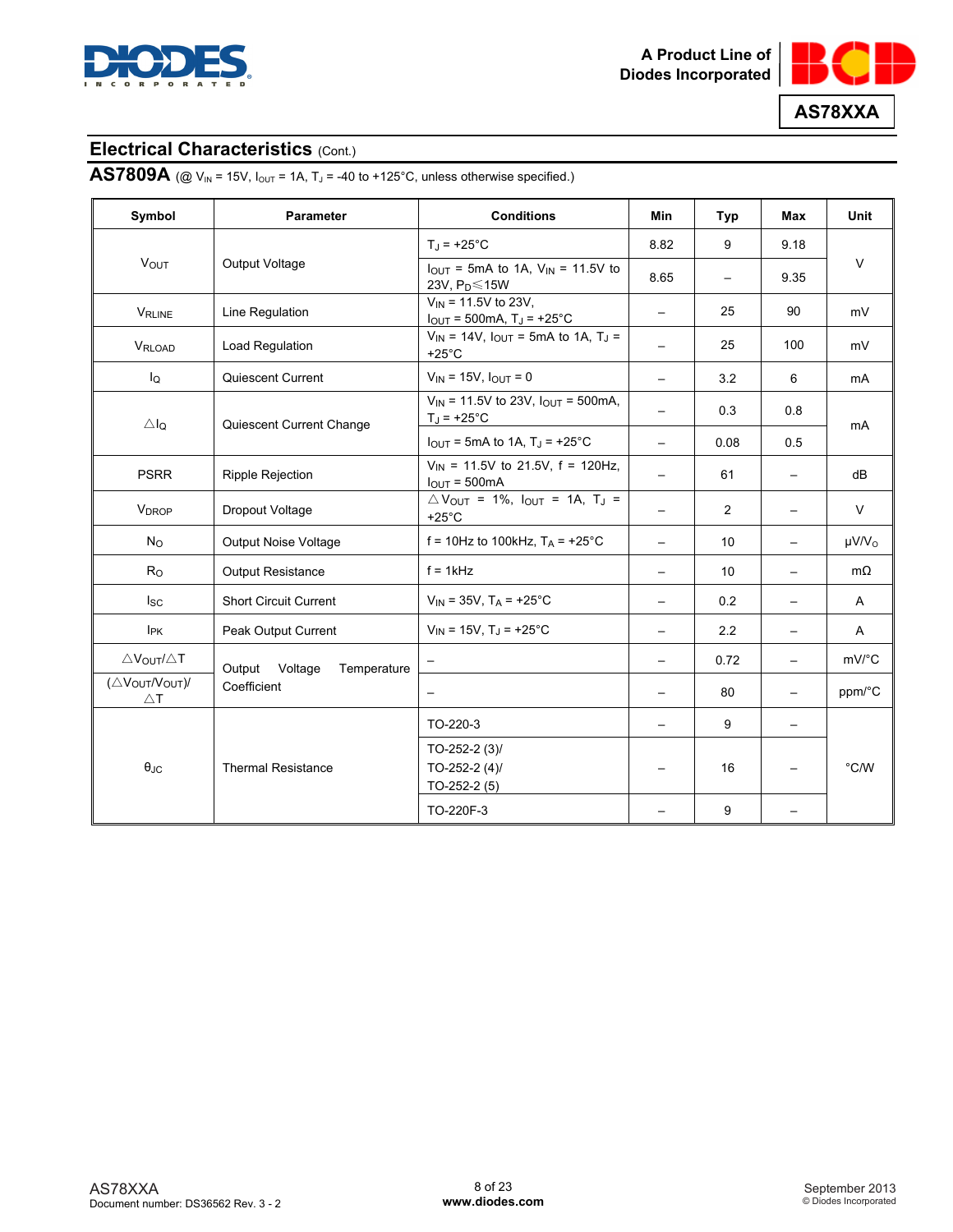



**AS7812A** (@  $V_{IN}$  = 19V,  $I_{OUT}$  = 1A,  $T_J$  = -40 to +125°C, unless otherwise specified.)

| Symbol                          | <b>Parameter</b>                 | <b>Conditions</b>                                                                           | Min                      | Typ                      | Max                      | Unit                   |  |
|---------------------------------|----------------------------------|---------------------------------------------------------------------------------------------|--------------------------|--------------------------|--------------------------|------------------------|--|
|                                 |                                  | $T_J = +25$ °C                                                                              | 11.75                    | 12                       | 12.25                    |                        |  |
| VOUT                            | Output Voltage                   | $I_{\text{OUT}}$ = 5mA to 1A, $V_{\text{IN}}$ = 14.8V to<br>27V, $P_D \le 15W$              | 11.5                     | $\overline{\phantom{0}}$ | 12.5                     | $\vee$                 |  |
| <b>VRLINE</b>                   | Line Regulation                  | $V_{IN}$ = 14.8V to 27V,<br>$I_{OUT}$ = 500mA, $T_J$ = +25°C                                | $\qquad \qquad -$        | 25                       | 120                      | mV                     |  |
| VRLOAD                          | <b>Load Regulation</b>           | $V_{IN}$ = 19V, $I_{OUT}$ = 5mA to 1A, T <sub>J</sub> =<br>$25^{\circ}$ C                   | $\overline{\phantom{0}}$ | 40                       | 120                      | mV                     |  |
| $I_{\mathsf{Q}}$                | Quiescent Current                | $V_{IN}$ = 19V, $I_{OUT}$ = 0                                                               | $\overline{\phantom{0}}$ | 3.4                      | 6                        | mA                     |  |
| ΔI <sub>Q</sub>                 | Quiescent Current Change         | $V_{IN}$ = 14.8V to 30V, $I_{OUT}$ = 500mA,<br>$T_J = 25^{\circ}C$                          | $\overline{\phantom{0}}$ | 0.3                      | 0.8                      | mA                     |  |
|                                 |                                  | $I_{\text{OUT}}$ = 5mA to 1A, T <sub>J</sub> = +25°C                                        | $\overline{\phantom{0}}$ | 0.08                     | 0.5                      |                        |  |
| <b>PSRR</b>                     | <b>Ripple Rejection</b>          | $V_{IN}$ = 15V to 25V, f = 120Hz, $I_{OUT}$<br>$= 500mA$                                    | $\overline{\phantom{0}}$ | 60                       | $\qquad \qquad -$        | dB                     |  |
| <b>V<sub>DROP</sub></b>         | Dropout Voltage                  | $\triangle V_{\text{OUT}}$ = 1%, $I_{\text{OUT}}$ = 1A, T <sub>J</sub> =<br>$+25^{\circ}$ C | $\overline{\phantom{0}}$ | 2                        |                          | $\vee$                 |  |
| $N_{\rm O}$                     | Output Noise Voltage             | f = 10Hz to 100kHz, $T_A$ = +25°C                                                           | $\overline{\phantom{0}}$ | 10                       | $\overline{\phantom{0}}$ | $\mu$ V/V <sub>O</sub> |  |
| R <sub>O</sub>                  | <b>Output Resistance</b>         | $f = 1kHz$                                                                                  |                          | 11                       | $\overline{\phantom{0}}$ | $m\Omega$              |  |
| $I_{SC}$                        | <b>Short Circuit Current</b>     | $V_{IN}$ = 35V, T <sub>A</sub> = +25°C                                                      |                          | 0.2                      | $\overline{\phantom{0}}$ | A                      |  |
| <b>I</b> <sub>PK</sub>          | Peak Output Current              | $V_{IN}$ = 18V, T <sub>J</sub> = +25°C                                                      |                          | 2.2                      |                          | A                      |  |
| $\triangle V_{OUT}/\triangle T$ | Output<br>Voltage<br>Temperature |                                                                                             |                          | 0.96                     | $\overline{\phantom{0}}$ | mV/°C                  |  |
| (ΔVOUT/VOUT)/<br>$\triangle$ T  | Coefficient                      |                                                                                             |                          | 80                       |                          | ppm/°C                 |  |
|                                 |                                  | TO-220-3                                                                                    |                          | 9                        | $\qquad \qquad -$        |                        |  |
| $\theta_{\text{JC}}$            | <b>Thermal Resistance</b>        | TO-252-2 $(3)$<br>TO-252-2 $(4)$<br>$TO-252-2(5)$                                           |                          | 16                       |                          | $^{\circ}$ C/W         |  |
|                                 |                                  | TO-220F-3                                                                                   |                          | 9                        |                          |                        |  |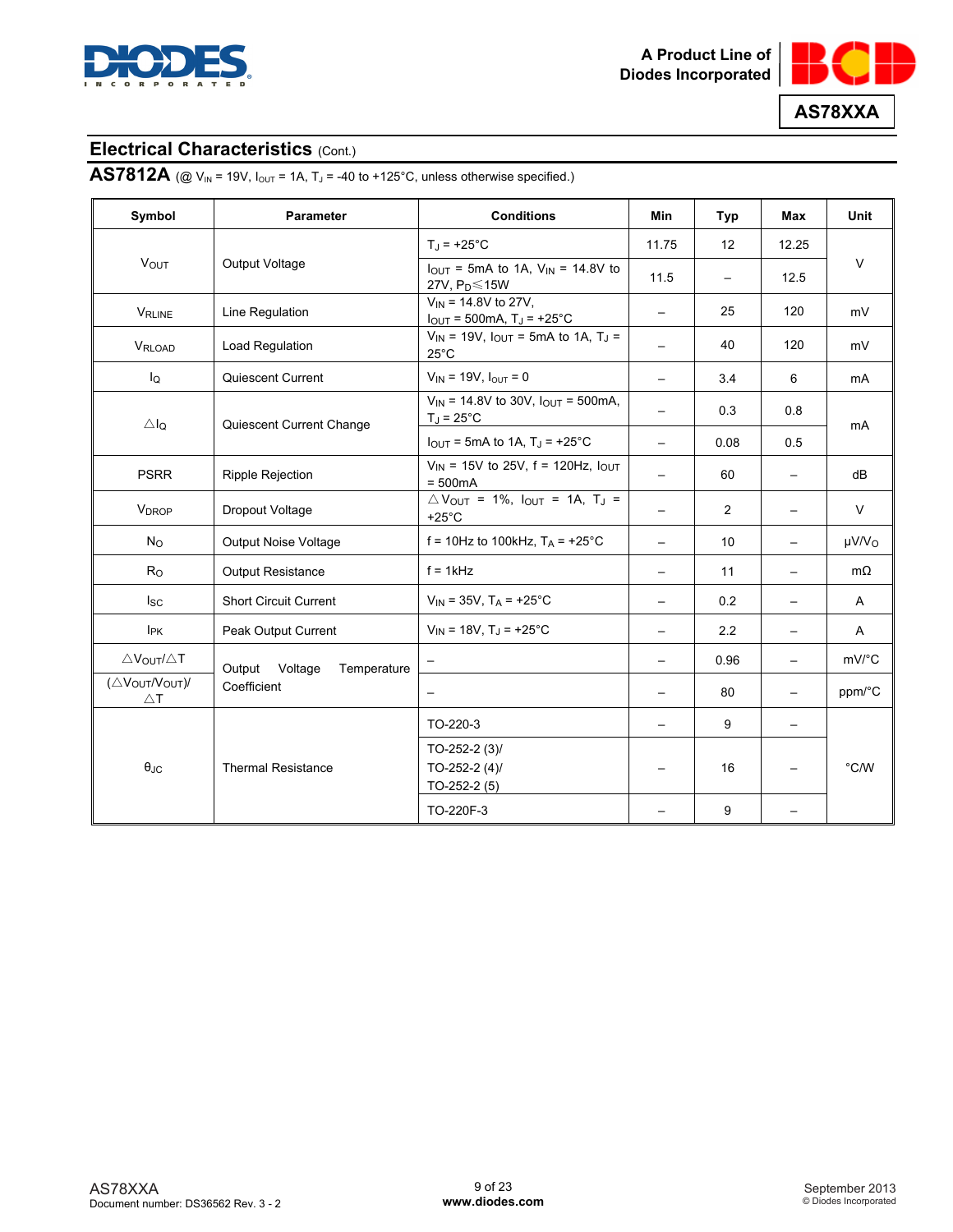



# **AS7815A** (@  $V_{IN}$  = 23V,  $I_{OUT}$  = 1A,  $T_J$  = -40 to +125°C, unless otherwise specified.)

| Symbol                          | <b>Parameter</b>              | <b>Conditions</b>                                                                               | Min                      | Typ                      | <b>Max</b>               | Unit                   |
|---------------------------------|-------------------------------|-------------------------------------------------------------------------------------------------|--------------------------|--------------------------|--------------------------|------------------------|
|                                 |                               | $T_{\rm J}$ = +25°C                                                                             | 14.7                     | 15                       | 15.3                     |                        |
| <b>VOUT</b>                     | Output Voltage                | $I_{OUT}$ = 5mA to 1A, $V_{IN}$ = 17.9V to<br>30V, $P_D \le 15W$                                | 14.4                     | $\overline{\phantom{0}}$ | 15.6                     | $\vee$                 |
| <b>VRLINE</b>                   | Line Regulation               | $V_{IN}$ = 17.9V to 30V,<br>$I_{OUT} = 500mA$ , T <sub>J</sub> = +25°C                          |                          | 35                       | 150                      | mV                     |
| VRLOAD                          | Load Regulation               | $V_{IN}$ = 23V, $I_{OUT}$ = 5mA to 1A, T <sub>J</sub> =<br>$+25^{\circ}$ C                      | $\qquad \qquad -$        | 70                       | 150                      | mV                     |
| lo                              | Quiescent Current             | $V_{IN}$ = 23V, $I_{OUT}$ = 0                                                                   | $\overline{\phantom{0}}$ | 3.4                      | 6                        | mA                     |
| $\triangle$ lo                  | Quiescent Current Change      | $V_{IN}$ = 17.9V to 30V, $I_{OUT}$ = 500mA,<br>$T_{\rm J}$ = +25°C                              |                          | 0.3                      | 0.8                      | mA                     |
|                                 |                               | $I_{\text{OUT}}$ = 5mA to 1A, T <sub>J</sub> = +25 <sup>°</sup> C                               |                          | 0.08                     | 0.5                      |                        |
| <b>PSRR</b>                     | <b>Ripple Rejection</b>       | $V_{IN}$ = 18.5V to 28.5V, f = 120Hz,<br>$IOUT = 500mA$                                         |                          | 58                       | $\overline{\phantom{0}}$ | dB                     |
| <b>V</b> <sub>DROP</sub>        | Dropout Voltage               | $\triangle V_{\text{OUT}} = 1\%$ , $I_{\text{OUT}} = 1\%$ , $T_{\text{J}} =$<br>$+25^{\circ}$ C |                          | 2                        |                          | $\vee$                 |
| $N_{\rm O}$                     | <b>Output Noise Voltage</b>   | f = 10Hz to 100kHz, $T_A$ = +25°C                                                               | $\equiv$                 | 10                       | $\overline{\phantom{0}}$ | $\mu$ V/V <sub>o</sub> |
| R <sub>O</sub>                  | <b>Output Resistance</b>      | $f = 1$ kHz                                                                                     | $\overline{\phantom{0}}$ | 11                       | $\overline{\phantom{0}}$ | $m\Omega$              |
| $I_{SC}$                        | <b>Short Circuit Current</b>  | $V_{IN}$ = 35V, T <sub>A</sub> = +25°C                                                          | $\qquad \qquad -$        | 0.2                      | $\overline{\phantom{0}}$ | A                      |
| <b>I</b> <sub>PK</sub>          | Peak Output Current           | $V_{IN}$ = 21V, T <sub>J</sub> = +25°C                                                          |                          | 2.2                      | $\overline{\phantom{0}}$ | A                      |
| $\triangle V_{OUT}/\triangle T$ | Output Voltage<br>Temperature |                                                                                                 | $\overline{\phantom{0}}$ | 1.2                      | $\overline{\phantom{0}}$ | mV/°C                  |
| (ΔVOUTNOUT)<br>$\triangle$ T    | Coefficient                   |                                                                                                 |                          | 80                       | $\overline{\phantom{0}}$ | ppm/°C                 |
|                                 |                               | TO-220-3                                                                                        | $\overline{\phantom{0}}$ | 9                        | $\overline{\phantom{0}}$ |                        |
| $\theta_{\text{JC}}$            | <b>Thermal Resistance</b>     | TO-252-2 $(3)$<br>TO-252-2 $(4)$<br>$TO-252-2(5)$                                               |                          | 16                       |                          | $\degree$ C/W          |
|                                 |                               | TO-220F-3                                                                                       |                          | 9                        |                          |                        |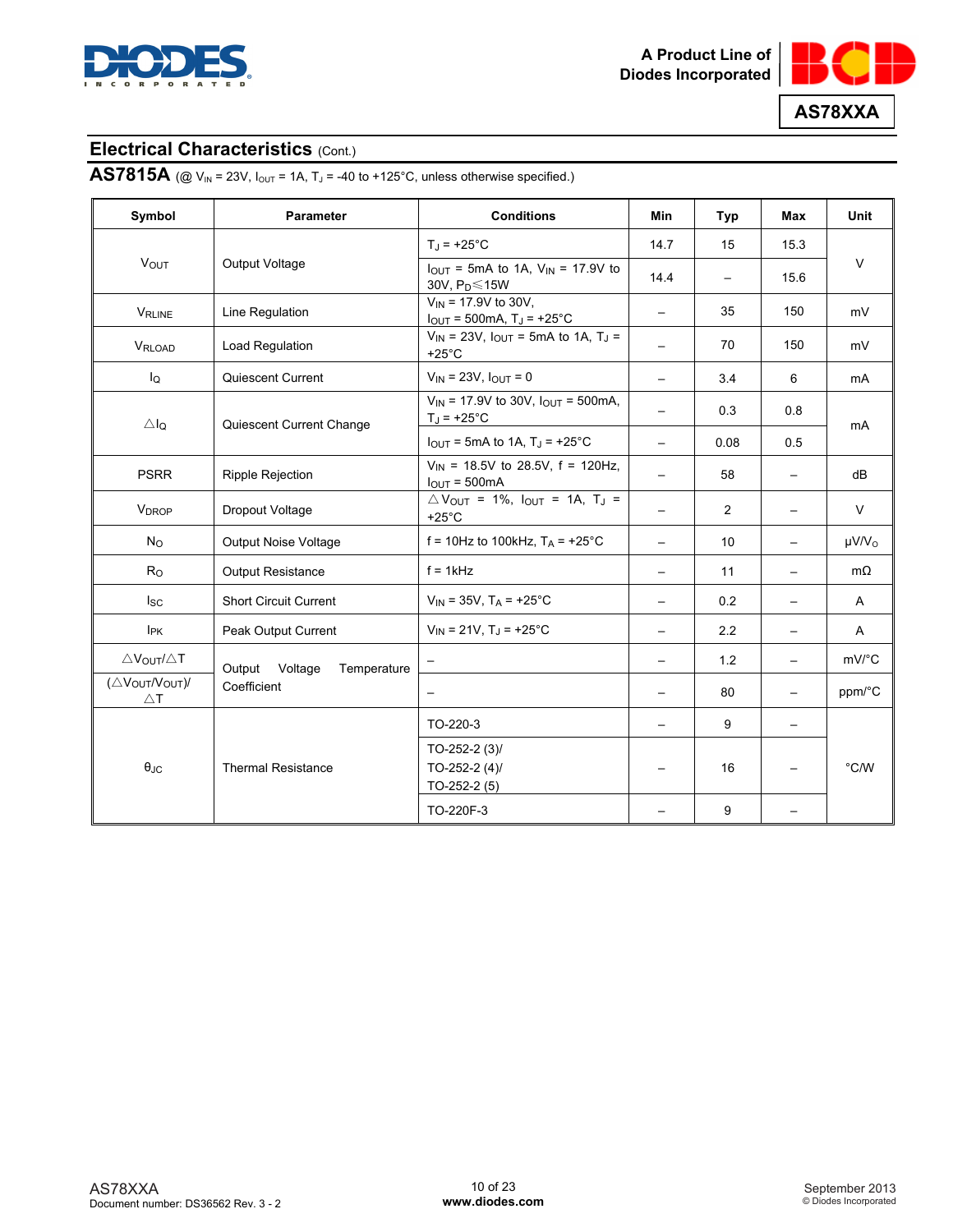



# **AS7818A** (@  $V_{IN}$  = 27V,  $I_{OUT}$  = 1A,  $T_J$  = -40 to +125°C, unless otherwise specified.)

| Symbol                          | <b>Parameter</b>              | <b>Conditions</b>                                                                           | Min                      | Typ                      | <b>Max</b>               | Unit                   |
|---------------------------------|-------------------------------|---------------------------------------------------------------------------------------------|--------------------------|--------------------------|--------------------------|------------------------|
|                                 |                               | $T_J = +25$ °C                                                                              | 17.64                    | 18                       | 18.36                    |                        |
| <b>VOUT</b>                     | Output Voltage                | $I_{OUT}$ = 5mA to 1A, $V_{IN}$ = 21V to<br>33V, P <sub>D</sub> ≤15W                        | 17.3                     | $\overline{\phantom{0}}$ | 18.7                     | $\vee$                 |
| <b>VRLINE</b>                   | Line Regulation               | $V_{IN}$ = 21V to 33V,<br>$I_{OUT} = 500mA, T_J = +25°C$                                    |                          | 45                       | 180                      | mV                     |
| VRLOAD                          | Load Regulation               | $V_{IN}$ = 27V, $I_{OUT}$ = 5mA to 1A, T <sub>J</sub> =<br>$+25^{\circ}$ C                  | $\qquad \qquad -$        | 85                       | 180                      | mV                     |
| lQ                              | Quiescent Current             | $V_{IN} = 27V$ , $I_{OUT} = 0$                                                              | $\overline{\phantom{0}}$ | 3.6                      | 6                        | mA                     |
| $\triangle I_Q$                 | Quiescent Current Change      | $V_{IN}$ = 21V to 33V, $I_{OUT}$ = 500mA,<br>$T_J = +25^{\circ}C$                           |                          | 0.3                      | 0.8                      | mA                     |
|                                 |                               | $I_{\text{OUT}}$ = 5mA to 1A, T <sub>J</sub> = +25°C                                        |                          | 0.08                     | 0.5                      |                        |
| <b>PSRR</b>                     | <b>Ripple Rejection</b>       | $V_{IN}$ = 22V to 32V, f = 120Hz, $I_{OUT}$<br>$= 500mA$                                    |                          | 57                       | $\overline{\phantom{0}}$ | dB                     |
| <b>V</b> <sub>DROP</sub>        | Dropout Voltage               | $\triangle V_{\text{OUT}}$ = 1%, $I_{\text{OUT}}$ = 1A, T <sub>J</sub> =<br>$+25^{\circ}$ C |                          | 2                        |                          | $\vee$                 |
| $N_{\rm O}$                     | <b>Output Noise Voltage</b>   | f = 10Hz to 100kHz, $T_A$ = +25°C                                                           |                          | 10                       | $\overline{\phantom{0}}$ | $\mu$ V/V <sub>O</sub> |
| R <sub>O</sub>                  | <b>Output Resistance</b>      | $f = 1$ kHz                                                                                 | $\overline{\phantom{0}}$ | 11                       | $\overline{\phantom{0}}$ | $m\Omega$              |
| $I_{SC}$                        | <b>Short Circuit Current</b>  | $V_{IN}$ = 35V, T <sub>A</sub> = +25°C                                                      |                          | 0.2                      | $\overline{\phantom{0}}$ | A                      |
| I <sub>PK</sub>                 | Peak Output Current           | $V_{IN}$ = 24V, T <sub>J</sub> = +25°C                                                      |                          | 2.2                      |                          | A                      |
| $\triangle V_{OUT}/\triangle T$ | Output Voltage<br>Temperature |                                                                                             |                          | 1.44                     | $\overline{\phantom{0}}$ | mV/°C                  |
| (ΔVOUTNOUT)<br>$\triangle$ T    | Coefficient                   | $\overline{\phantom{m}}$                                                                    |                          | 80                       | $\overline{\phantom{0}}$ | ppm/°C                 |
|                                 |                               | TO-220-3                                                                                    |                          | 9                        | $\overline{\phantom{0}}$ |                        |
| $\theta_{\text{JC}}$            | <b>Thermal Resistance</b>     | TO-252-2 $(3)$<br>TO-252-2 $(4)$<br>$TO-252-2(5)$                                           |                          | 16                       |                          | $^{\circ}$ C/W         |
|                                 |                               | TO-220F-3                                                                                   |                          | 9                        |                          |                        |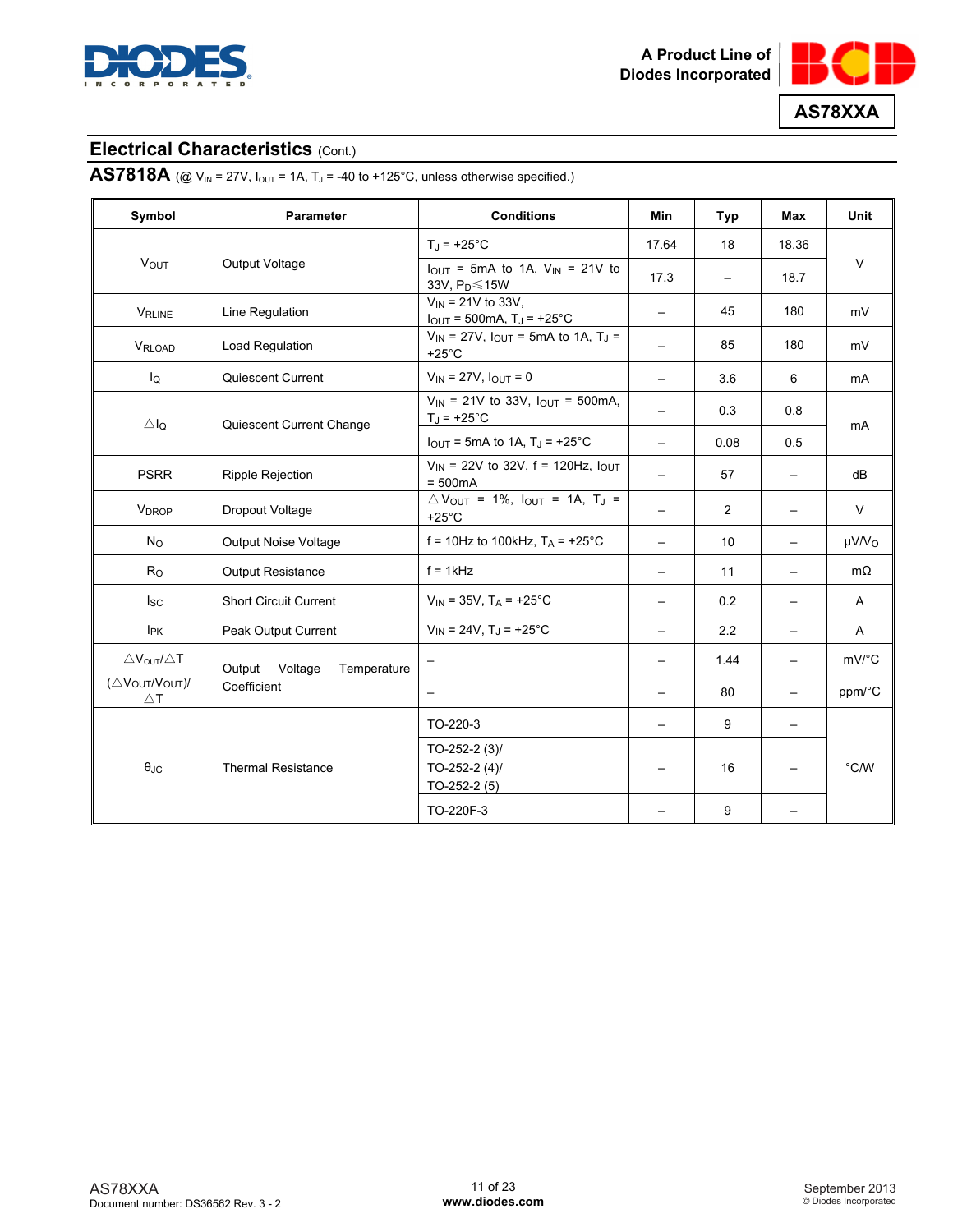



## **Performance Characteristics**



### Peak Output Current vs. Input/Output Differential Voltage **Case Coutput Voltage vs. Junction Temperature**

 **Output Voltage vs. Output Current Current Current Current Current Current Current Current Current Current Current Current Current Current Current Current Current Current Current Current Current Current Current Current Cu** 



#### **Quiescent Current vs. Junction Temperature Mateur Accord Ripple Rejection vs. Frequency**







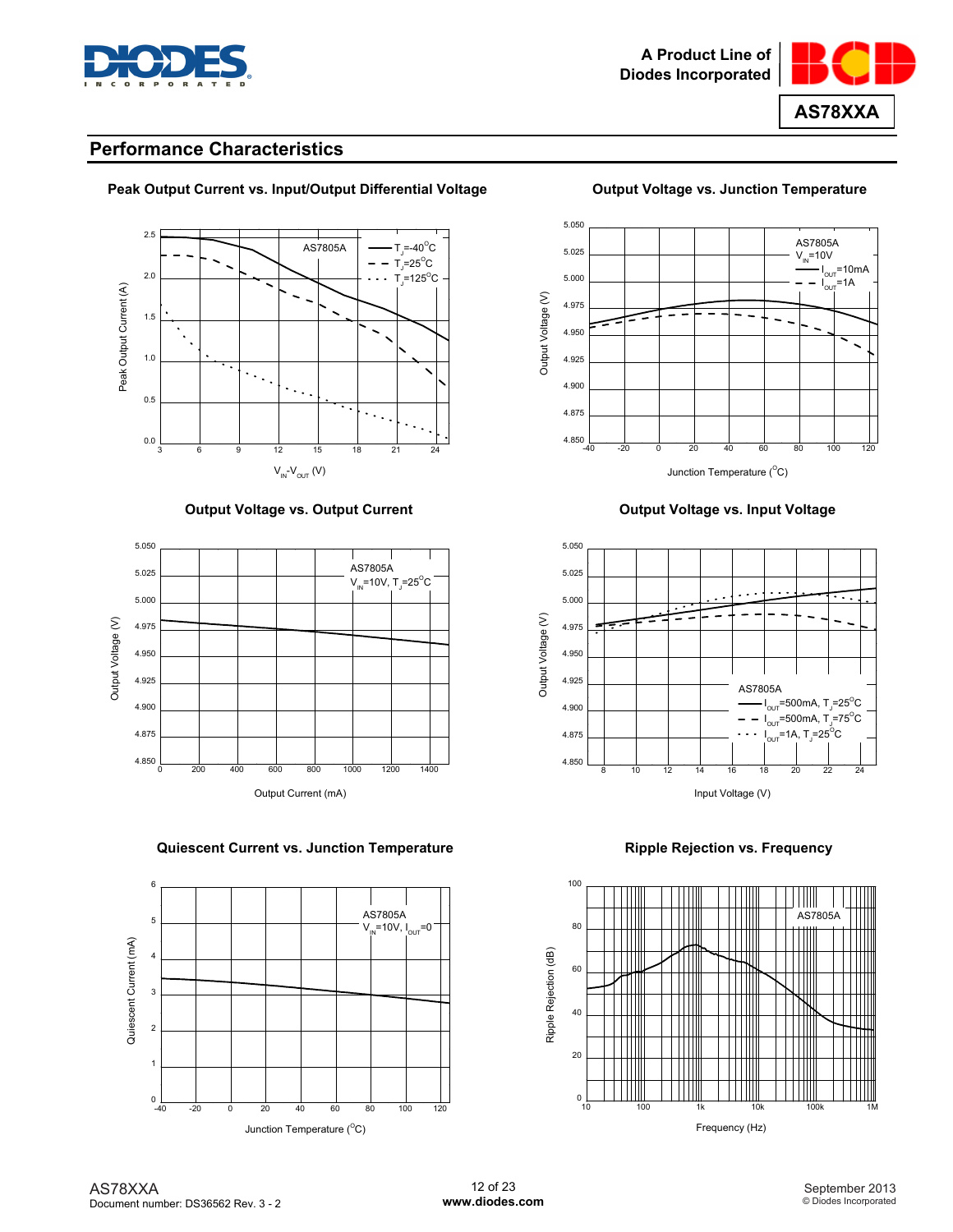



## Performance Characteristics (Cont.)



### **Dropout Voltage vs. Junction Temperature Power Dissipation vs. Junction Temperature**

Junction Temperature (°C)



Time (100µs/Div) Time (40µs/Div)



**Line Transient Load Transient**  (Conditions: I<sub>OUT</sub> = 500mA, C<sub>OUT</sub> = 0.1µF)  $($  Conditions: V<sub>IN</sub> = 10V, C<sub>IN</sub> = 0.33µF, C<sub>OUT</sub> = 0.1µF)

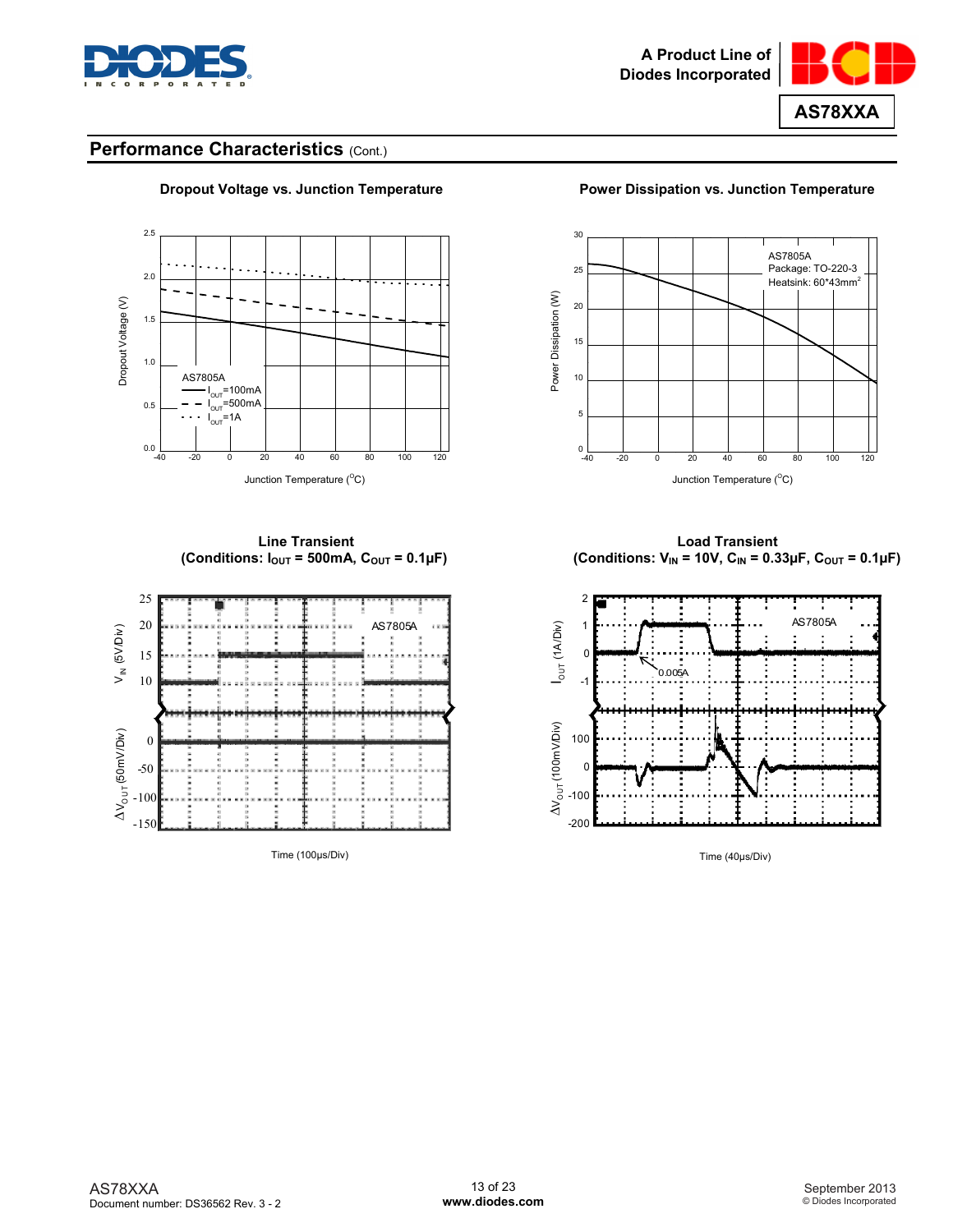



## **Ordering Information**

| Circuit Type                                                 | $AS78XXA$ $\Box$<br>□ - □ | E1: Lead Free<br>G1: Green                                                                                         |
|--------------------------------------------------------------|---------------------------|--------------------------------------------------------------------------------------------------------------------|
| Output Voltage<br>05:5V<br>06:6V<br>08:8V<br>09:9V<br>12:12V |                           | TR: Tape & Reel<br>Blank: Tube<br>Package<br>$T: TO-220-3$<br>TF: TO-220F-3<br>D: TO-252-2 $(3)$<br>TO-252-2 $(4)$ |
| 15:15V<br>18: 18V                                            |                           | $TO-252-2(5)$                                                                                                      |

|                                    |                                  | Temperature              | <b>Part Number</b> |               |                  | <b>Marking ID</b> | Packing                |
|------------------------------------|----------------------------------|--------------------------|--------------------|---------------|------------------|-------------------|------------------------|
|                                    | Package                          | Range                    | <b>Lead Free</b>   | Green         | <b>Lead Free</b> | Green             | <b>Type</b>            |
|                                    |                                  |                          | AS7805AT-E1        | AS7805AT-G1   | AS7805AT-E1      | AS7805AT-G1       | Tube                   |
|                                    |                                  |                          | AS7806AT-E1        | AS7806AT-G1   | AS7806AT-E1      | AS7806AT-G1       | Tube                   |
| ิั                                 |                                  |                          | AS7808AT-E1        | AS7808AT-G1   | AS7808AT-E1      | AS7808AT-G1       | Tube                   |
| Pb <sub>oreen</sub>                | TO-220-3                         | -40 to +125 $^{\circ}$ C | AS7809AT-E1        | AS7809AT-G1   | AS7809AT-E1      | AS7809AT-G1       | Tube                   |
|                                    |                                  |                          | AS7812AT-E1        | AS7812AT-G1   | AS7812AT-E1      | AS7812AT-G1       | Tube                   |
|                                    |                                  |                          | AS7815AT-E1        | AS7815AT-G1   | AS7815AT-E1      | AS7815AT-G1       | Tube                   |
|                                    |                                  |                          | AS7818AT-E1        | AS7818AT-G1   | AS7818AT-E1      | AS7818AT-G1       | Tube                   |
|                                    |                                  |                          | AS7805ATF-E1       | AS7805ATF-G1  | AS7805ATF-E1     | AS7805ATF-G1      | Tube                   |
|                                    |                                  |                          | AS7806ATF-E1       | AS7806ATF-G1  | AS7806ATF-E1     | AS7806ATF-G1      | Tube                   |
|                                    | TO-220F-3                        | -40 to $+125^{\circ}$ C  | AS7808ATF-E1       | AS7808ATF-G1  | AS7808ATF-E1     | AS7808ATF-G1      | Tube                   |
| $\bigcirc$                         |                                  |                          | AS7809ATF-E1       | AS7809ATF-G1  | AS7809ATF-E1     | AS7809ATF-G1      | Tube                   |
| Pb <sub>Green</sub>                |                                  |                          | AS7812ATF-E1       | AS7812ATF-G1  | AS7812ATF-E1     | AS7812ATF-G1      | Tube                   |
|                                    |                                  |                          | AS7815ATF-E1       | AS7815ATF-G1  | AS7815ATF-E1     | AS7815ATF-G1      | Tube                   |
|                                    |                                  |                          | AS7818ATF-E1       | AS7818ATF-G1  | AS7818ATF-E1     | AS7818ATF-G1      | Tube                   |
|                                    |                                  |                          | AS7805ADTR-E1      | AS7805ADTR-G1 | AS7805AD-E1      | AS7805AD-G1       | Tape &<br>Reel         |
|                                    |                                  |                          | AS7806ADTR-E1      | AS7806ADTR-G1 | AS7806AD-E1      | AS7806AD-G1       | Tape &<br>Reel         |
|                                    |                                  |                          | AS7808ADTR-E1      | AS7808ADTR-G1 | AS7808AD-E1      | AS7808AD-G1       | Tape &<br>Reel         |
| $(\mathbf{P}_{\mathbf{Q}})$<br>Pb. | TO-252-2 $(3)$<br>TO-252-2 $(4)$ | -40 to +125 $\degree$ C  | AS7809ADTR-E1      | AS7809ADTR-G1 | AS7809AD-E1      | AS7809AD-G1       | Tape &                 |
|                                    | $TO-252-2(5)$                    |                          | AS7812ADTR-E1      | AS7812ADTR-G1 | AS7812AD-E1      | AS7812AD-G1       | Reel<br>Tape &         |
| Lead-free Gree                     |                                  |                          | AS7815ADTR-E1      | AS7815ADTR-G1 | AS7815AD-E1      | AS7815AD-G1       | Reel<br>Tape &         |
|                                    |                                  |                          | AS7818ADTR-E1      | AS7818ADTR-G1 | AS7818AD-E1      | AS7818AD-G1       | Reel<br>Tape &<br>Reel |

BCD Semiconductor's Pb-free products, as designated with "E1" suffix in the part number, are RoHS compliant. Products with "G1" suffix are available in green packages.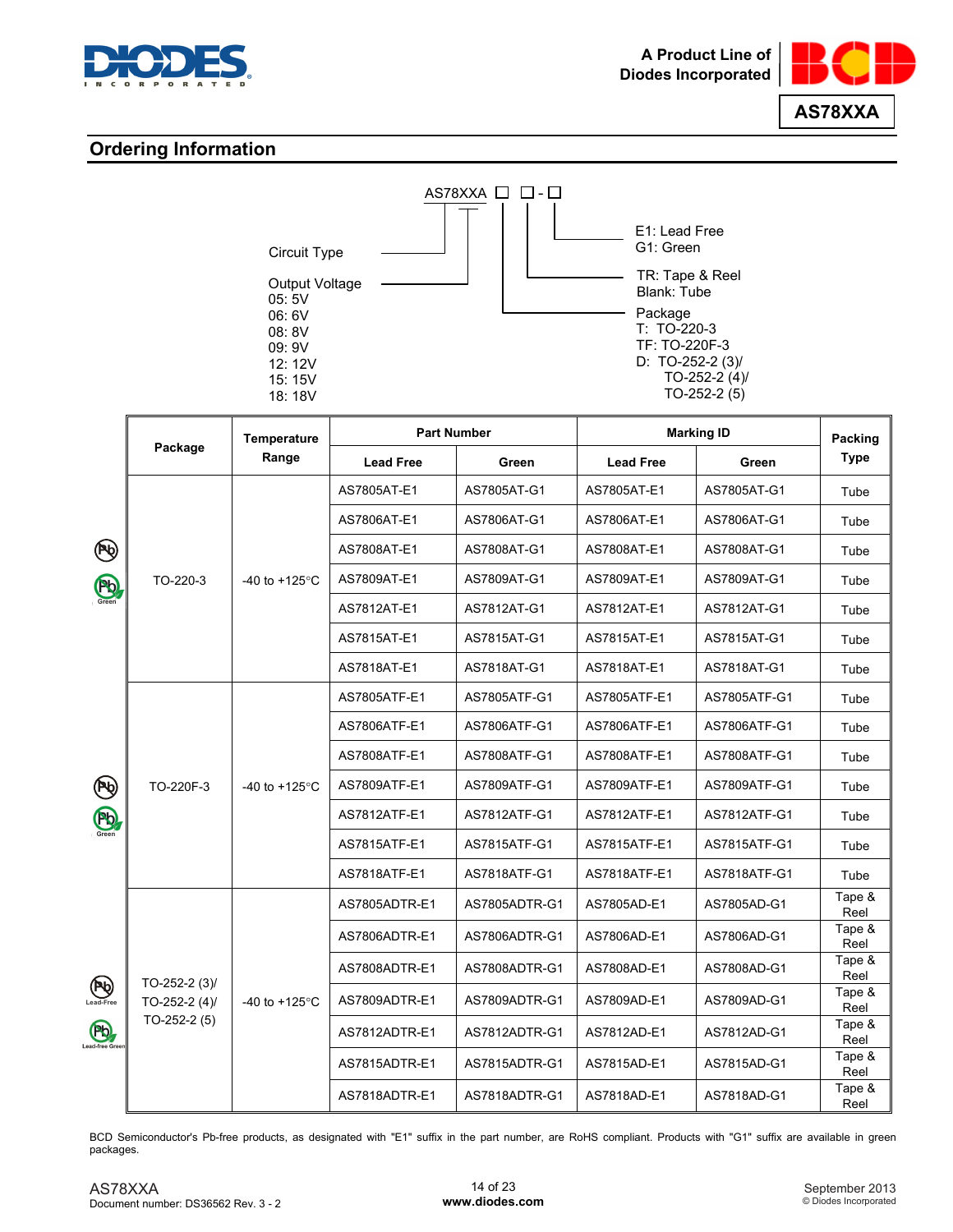





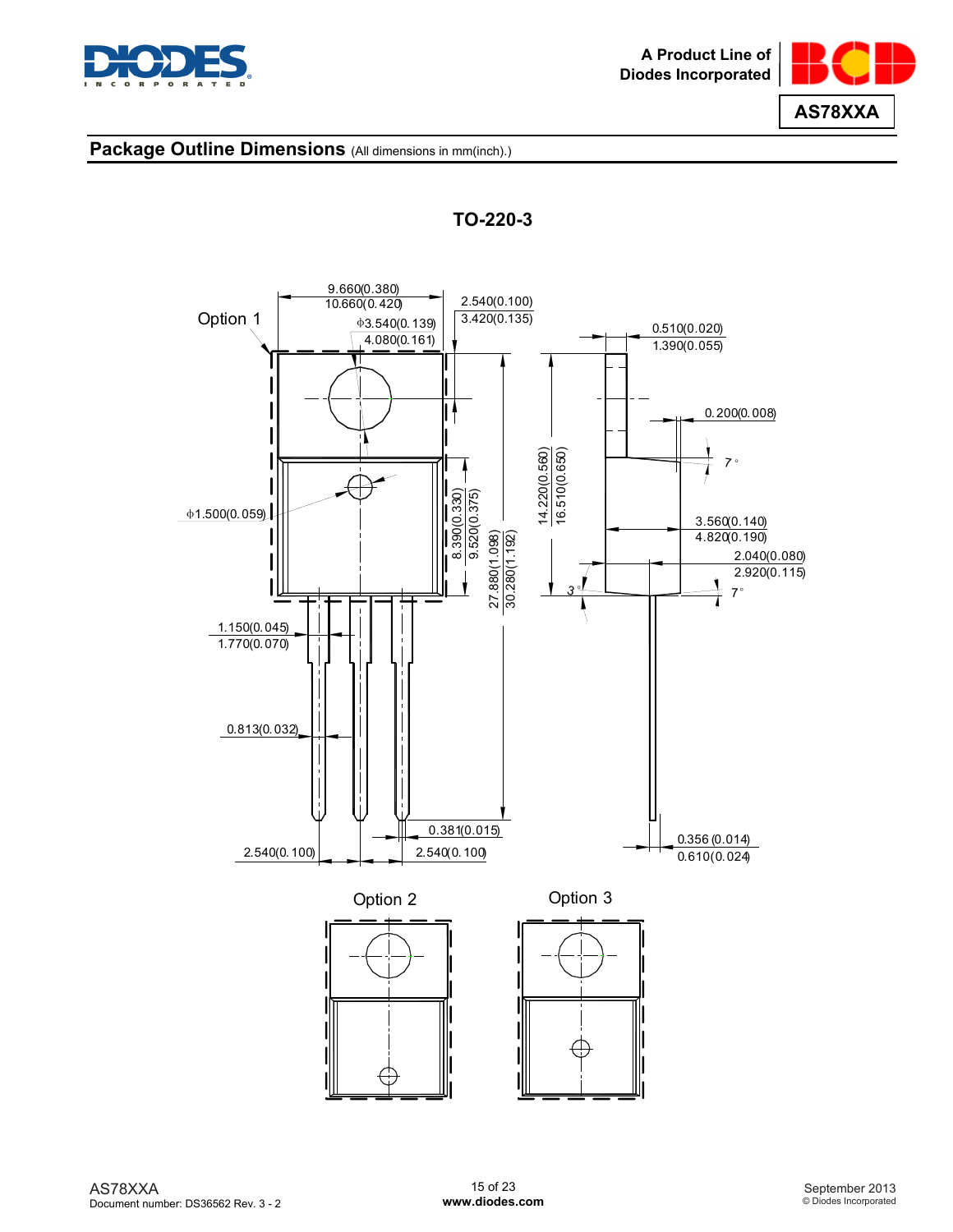



**TO-220F-3** 

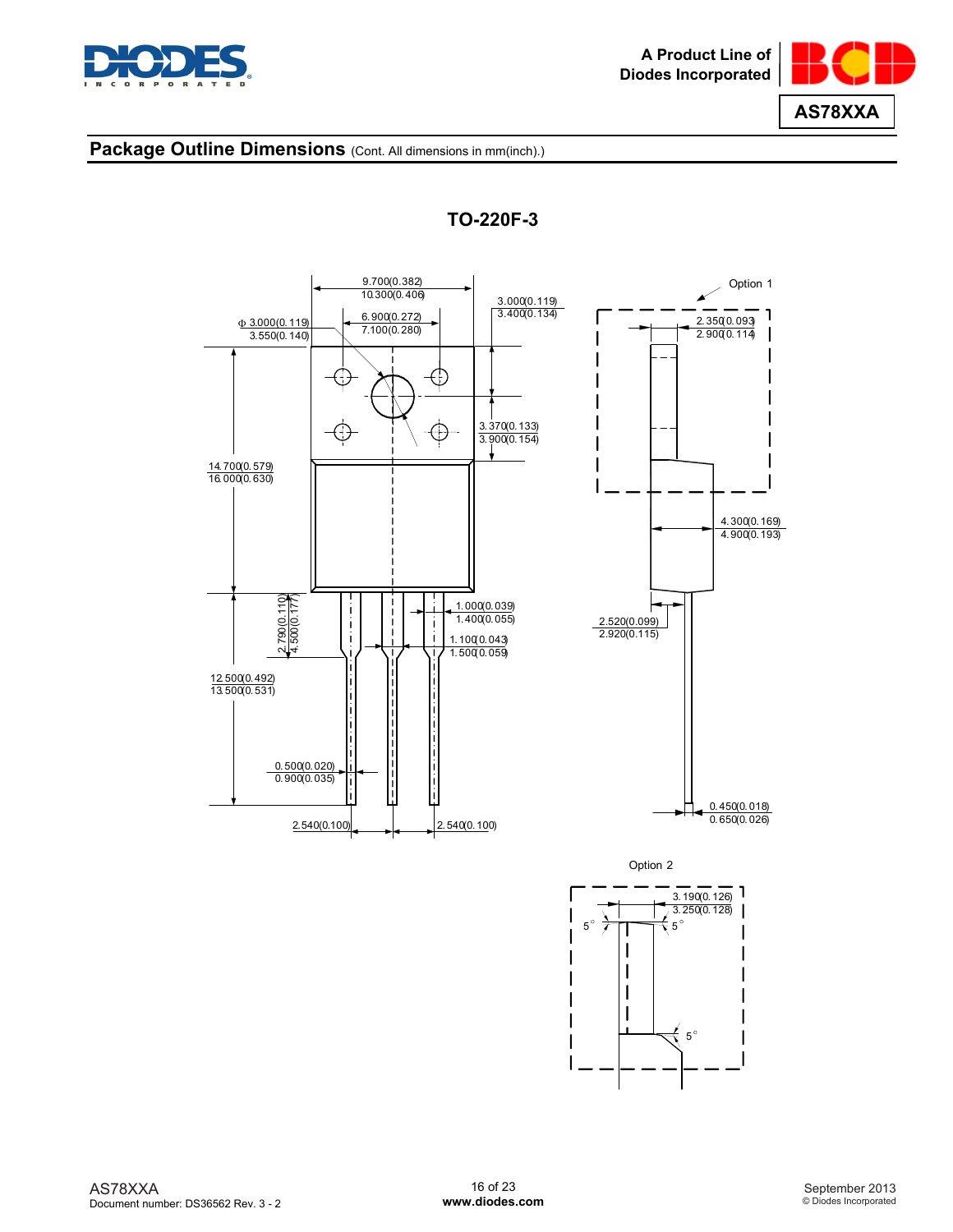





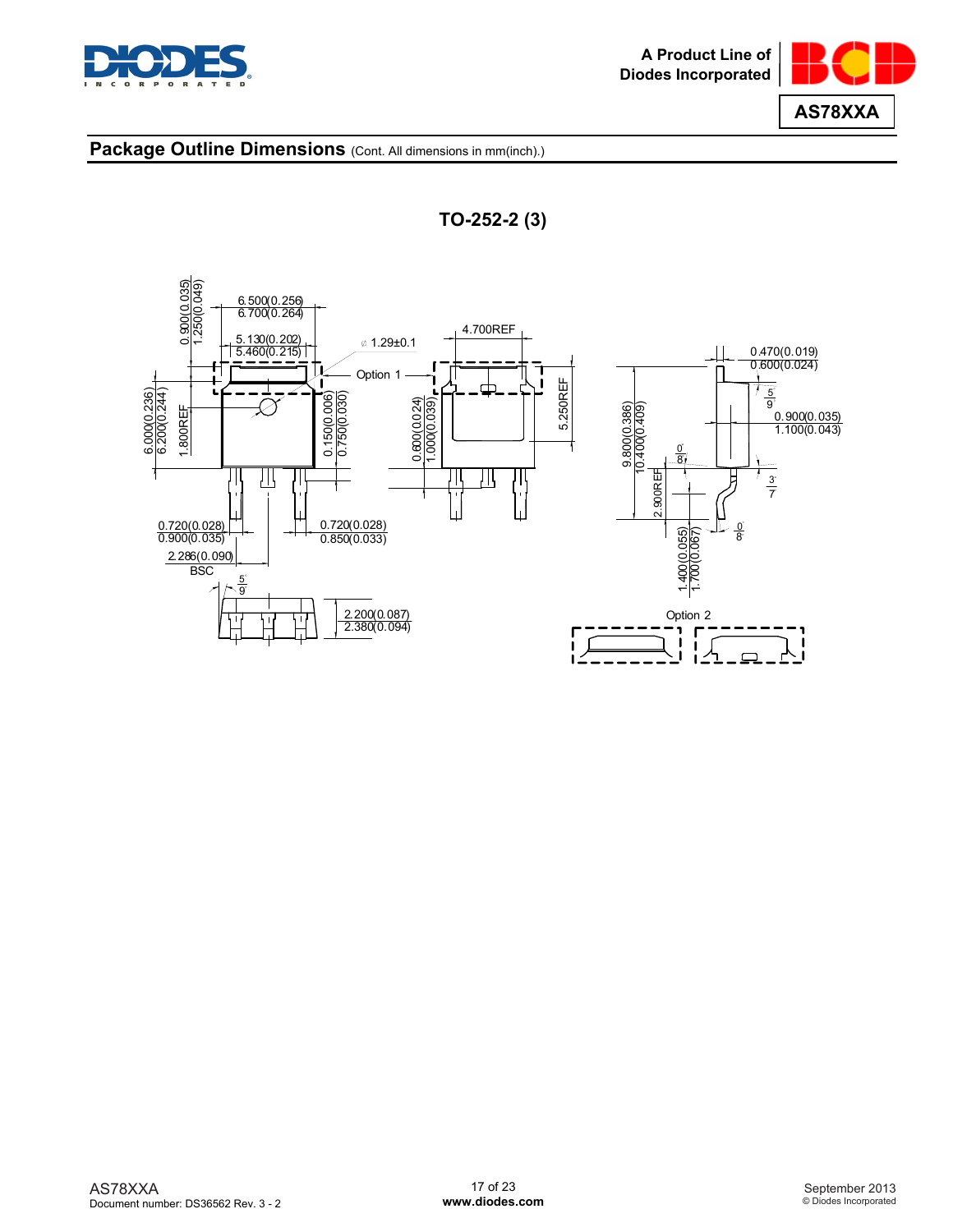





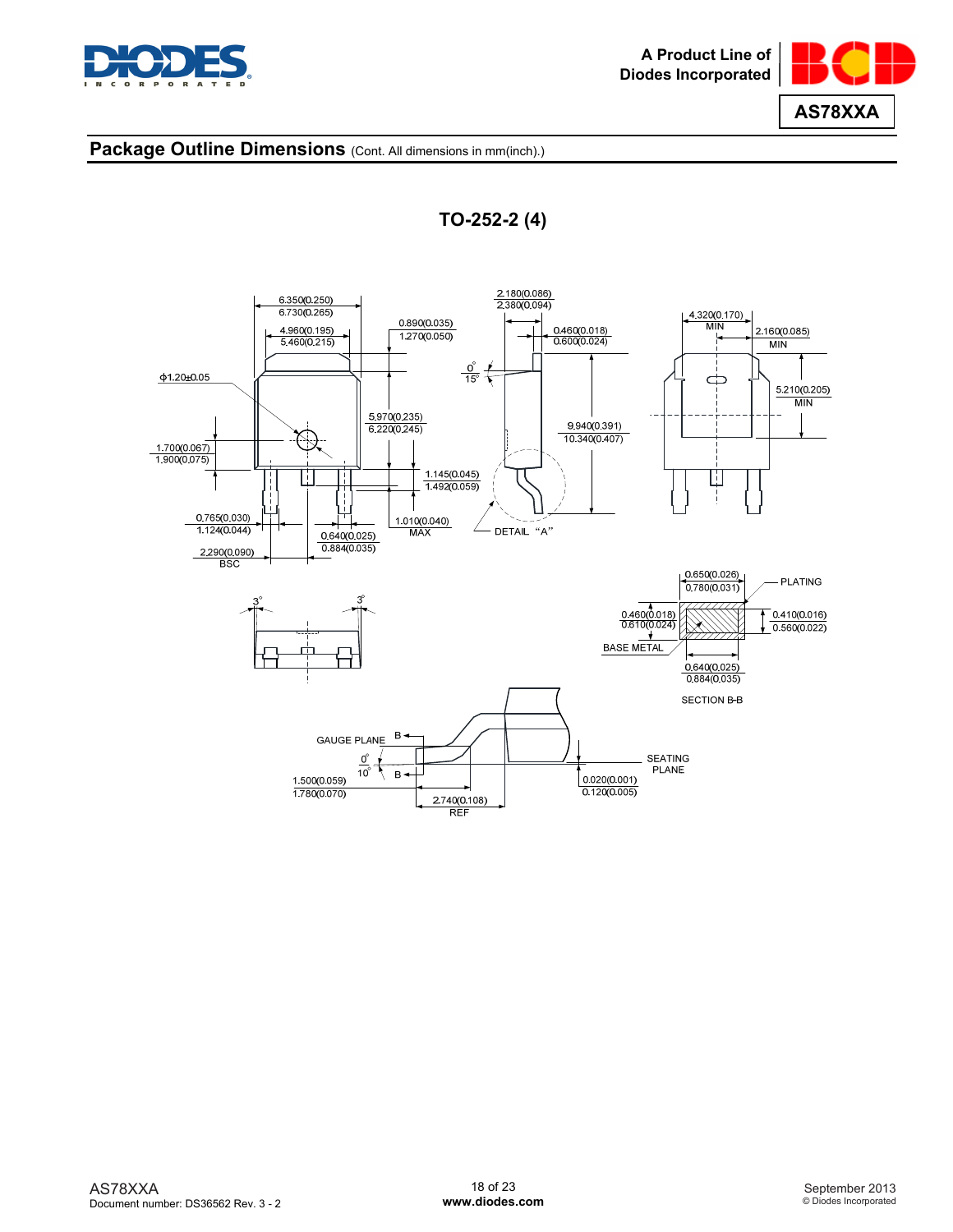





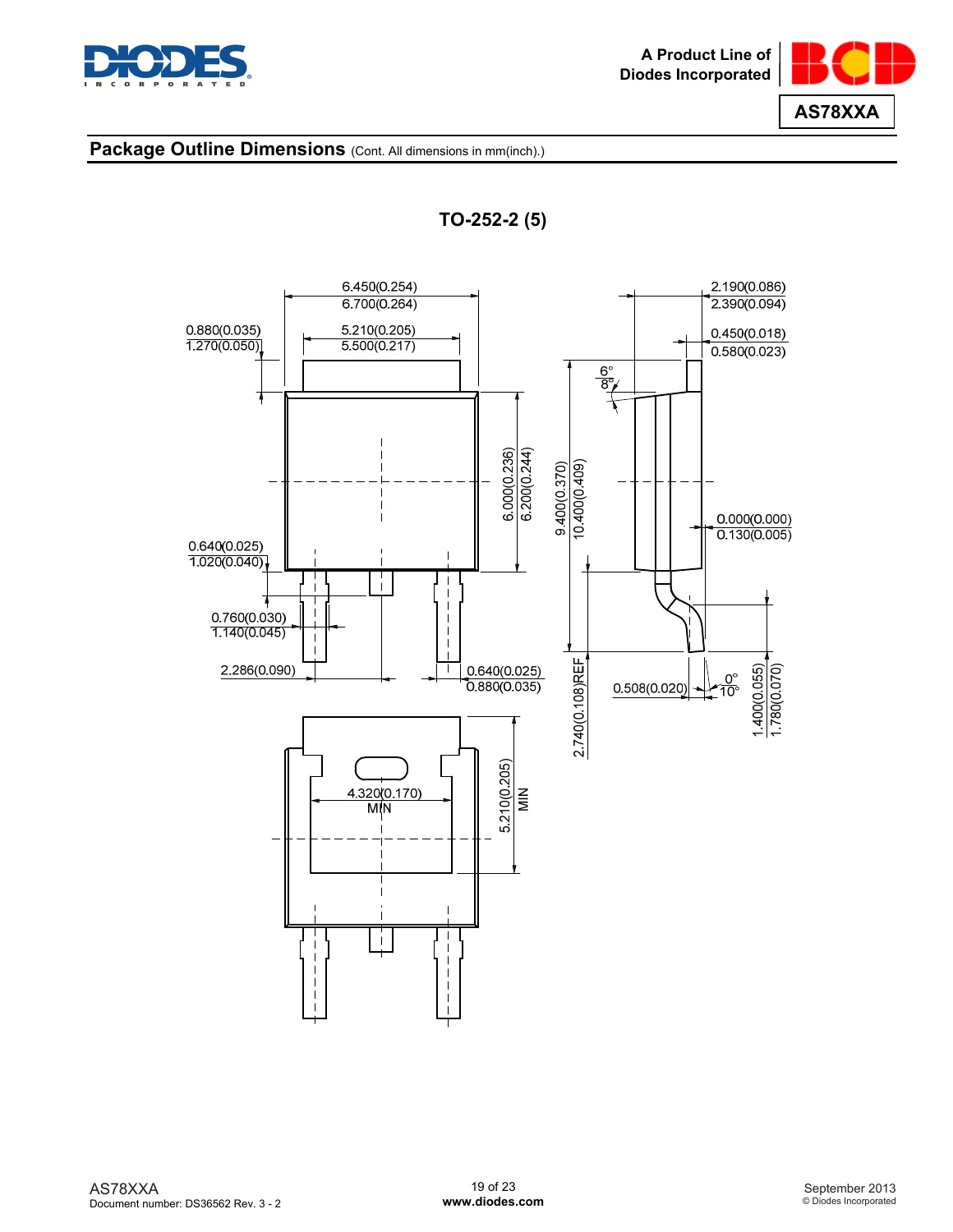



## **Suggested Pad Layout**





| <b>Dimensions</b> |                       | v,<br>⌒     | X2 = Y2     | $\sqrt{4}$  |             |             |
|-------------------|-----------------------|-------------|-------------|-------------|-------------|-------------|
|                   | $\mu$ mm $\mu$ (inch) | (mm)/(inch) | (mm)/(inch) | (mm)/(inch) | (mm)/(inch) | (mm)/(inch) |
| √alue             | .600/0.457            | .500/0.059  | .000/0.276  | 2.500/0.098 | 2.100/0.083 | 2.300/0.091 |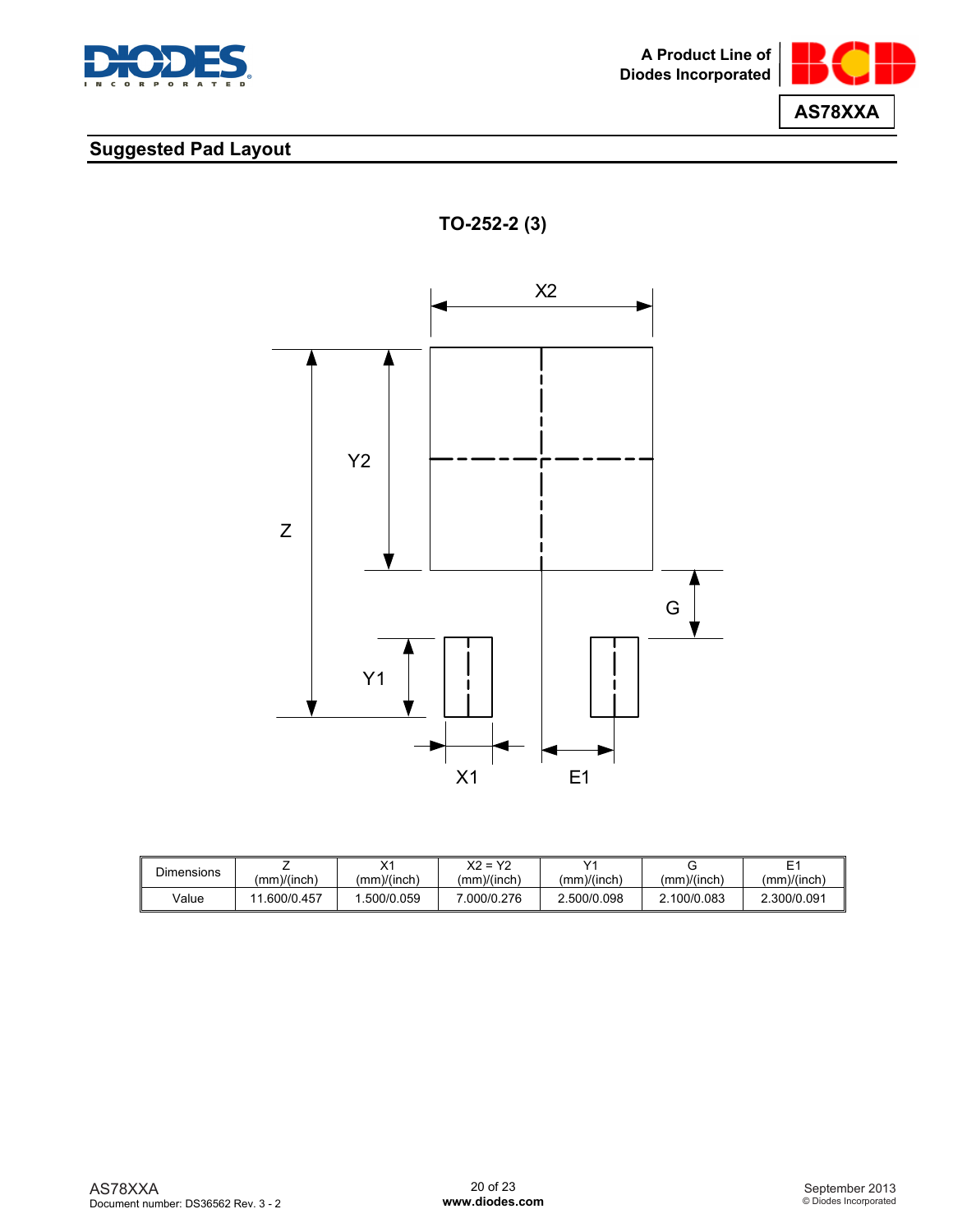



## **Suggested Pad Layout (Cont.)**





| <b>Dimensions</b> | (mm)/(inch) | $\vee$<br>⌒<br>(mm)/(inch) | $Y2 = Y2$<br>(mm)/(inch) | v.<br>(mm)/(inch) | (mm)/(inch) | _<br>(mm)/(inch) |
|-------------------|-------------|----------------------------|--------------------------|-------------------|-------------|------------------|
| Value             | 600/0.457   | .500/0.059                 | .000/0.276               | 2.500/0.098       | 100/0.083   | 2.300/0.091      |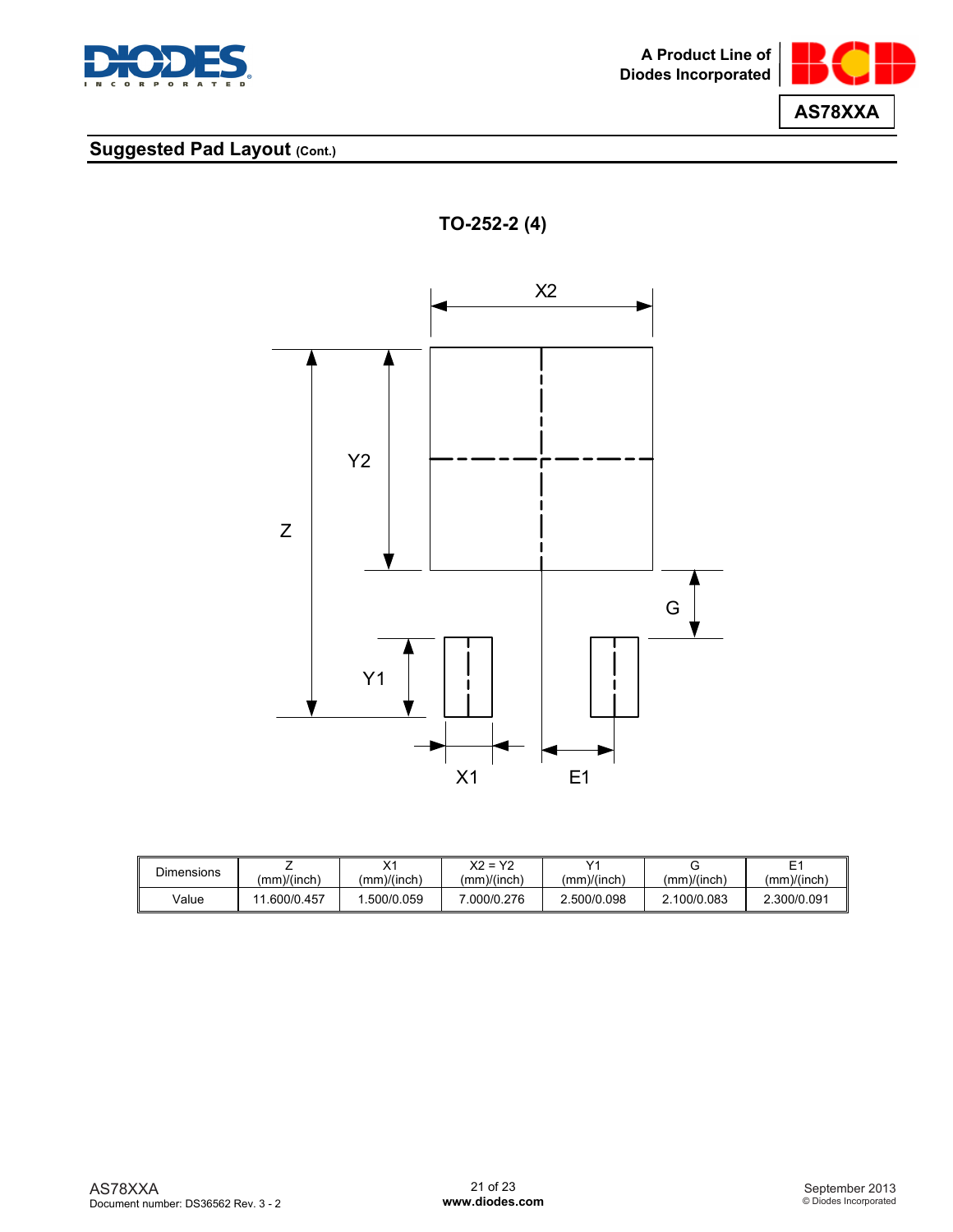



## **Suggested Pad Layout (Cont.)**





| <b>Dimensions</b> |             | v,<br>$\sim$ | $X2 = Y2$   | v.          |             | -           |
|-------------------|-------------|--------------|-------------|-------------|-------------|-------------|
|                   | (mm)/(inch) | (mm)/(inch)  | (mm)/(inch) | (mm)/(inch) | (mm)/(inch) | (mm)/(inch) |
| Value             | . 600/0.457 | .500/0.059   | 000/0.276   | 2.500/0.098 | 2.100/0.083 | 2.300/0.091 |